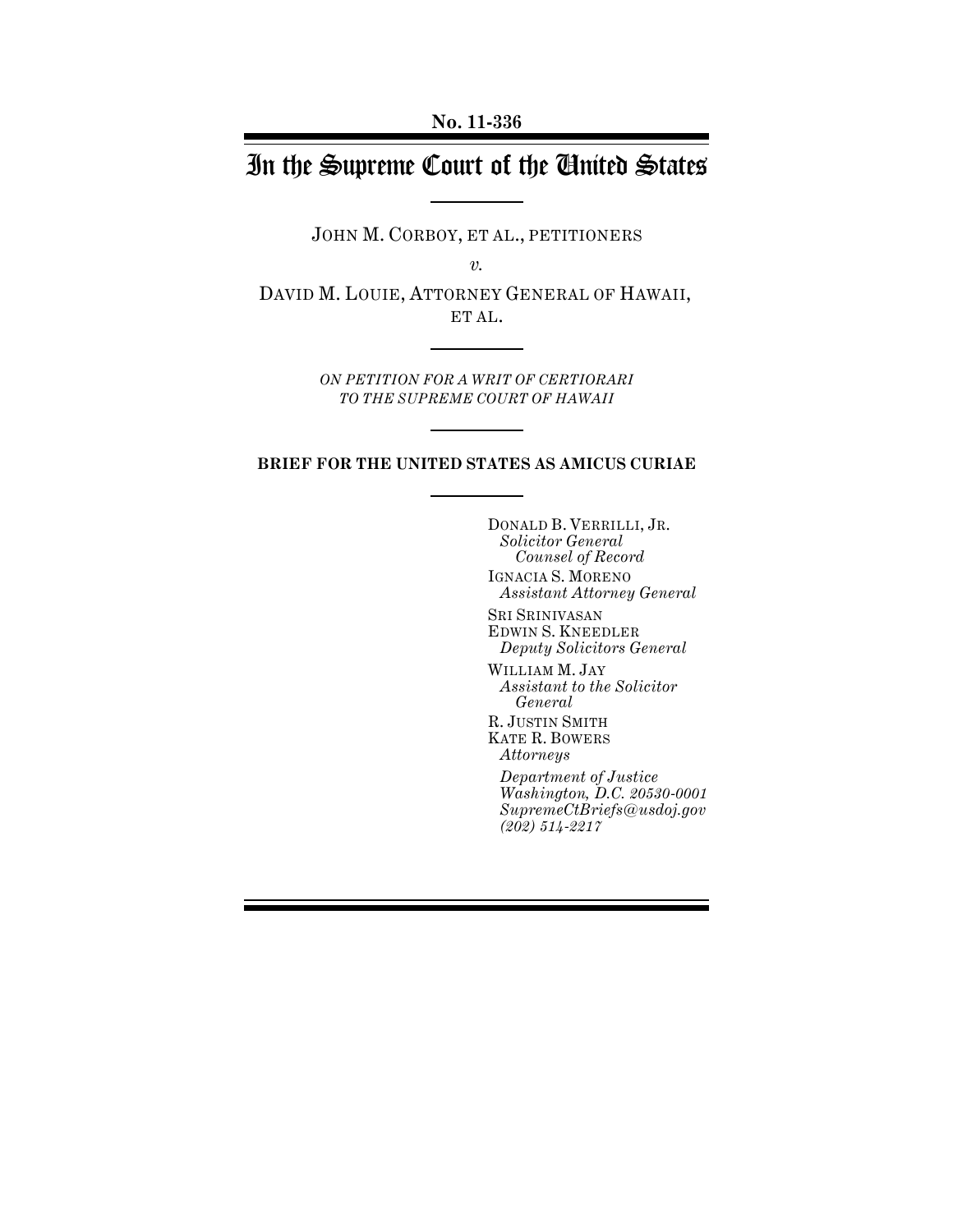#### **QUESTIONS PRESENTED**

Petitioners brought a tax-refund action in the state Tax Appeal Court to recover their real property taxes, contending that equal-protection principles entitle them to the same tax exemption as participants in the homestead leasing program established by the Hawaiian Homes Commission Act, 1920, ch. 42, 42 Stat. 108 (1921). The Supreme Court of Hawaii held that petitioners lack standing under Hawaii law to bring such an equalprotection claim, because they are not interested in participating in the homestead leasing program and thus are not properly situated to challenge the requirements for participation in that program. The questions presented are as follows:

1. Whether the judgment of the state supreme court rests on an adequate and independent state-law ground, *i.e.*, the state court's conclusion that petitioners lacked standing under Hawaii law.

2. Whether petitioners have standing under Article III of the Constitution to invoke this Court's jurisdiction.

3. Whether, if the state supreme court had reached the merits of petitioners' equal-protection claim, it should have reversed the judgment in respondents' favor.

(I)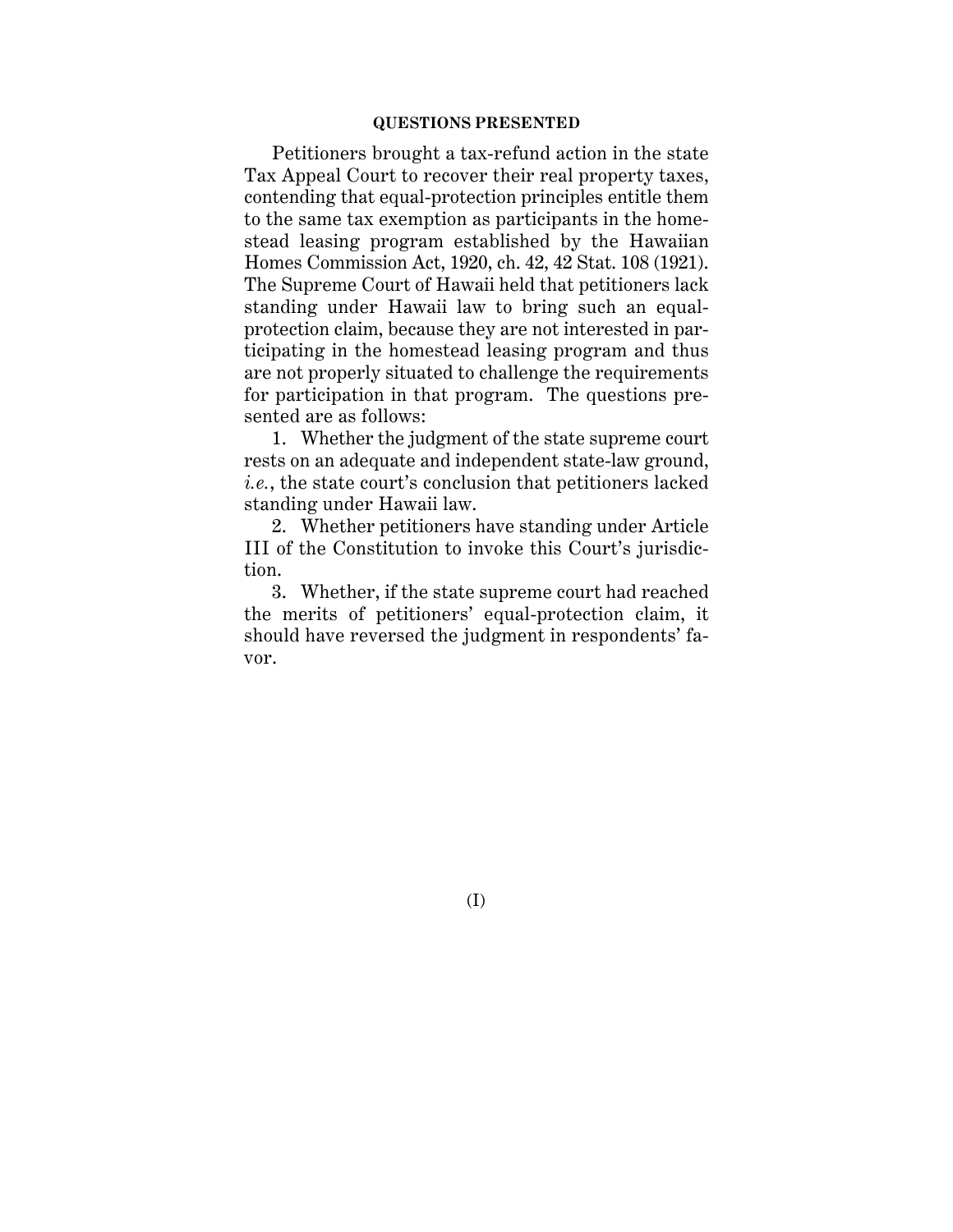## **TABLE OF CONTENTS**

| Page                                                                                               |
|----------------------------------------------------------------------------------------------------|
|                                                                                                    |
|                                                                                                    |
| A. The Hawaii Supreme Court's decision rests on an<br>adequate and independent state ground and is |
|                                                                                                    |
| B. Petitioners lack standing under federal stan-                                                   |
|                                                                                                    |
| C. The merits of petitioners' equal-protection claim                                               |
| are not properly presented and, in any event, do                                                   |
| not warrant this Court's review at this time $\dots \dots$ 18                                      |
|                                                                                                    |

## **TABLE OF AUTHORITIES**

## Cases:

| ASARCO Inc. v. Kadish, 490 U.S. 605 (1989)  13, 14, 16                           |
|----------------------------------------------------------------------------------|
| Allied Stores of Ohio, Inc. v. Bowers, 358 U.S. 522                              |
|                                                                                  |
| American Fed'n of Gov't Employees v. United States,                              |
| 330 F.3d 513 (D.C. Cir.), cert. denied, 540 U.S. 1088                            |
|                                                                                  |
| Arizona Christian Sch. Tuition Org. v. Winn,                                     |
|                                                                                  |
| Beard v. Kindler, 130 S. Ct. 612 (2009)  15                                      |
| Corboy v. Bennett, 130 S. Ct. 3469 (2010) $\ldots \ldots \ldots \ldots \ldots$ 6 |
| DaimlerChrysler Corp. v. Cuno, 547 U.S. 332                                      |
|                                                                                  |
| <i>Engquist</i> v. Oregon Dep't of Agric., 553 U.S. 591                          |
|                                                                                  |
|                                                                                  |

## (III)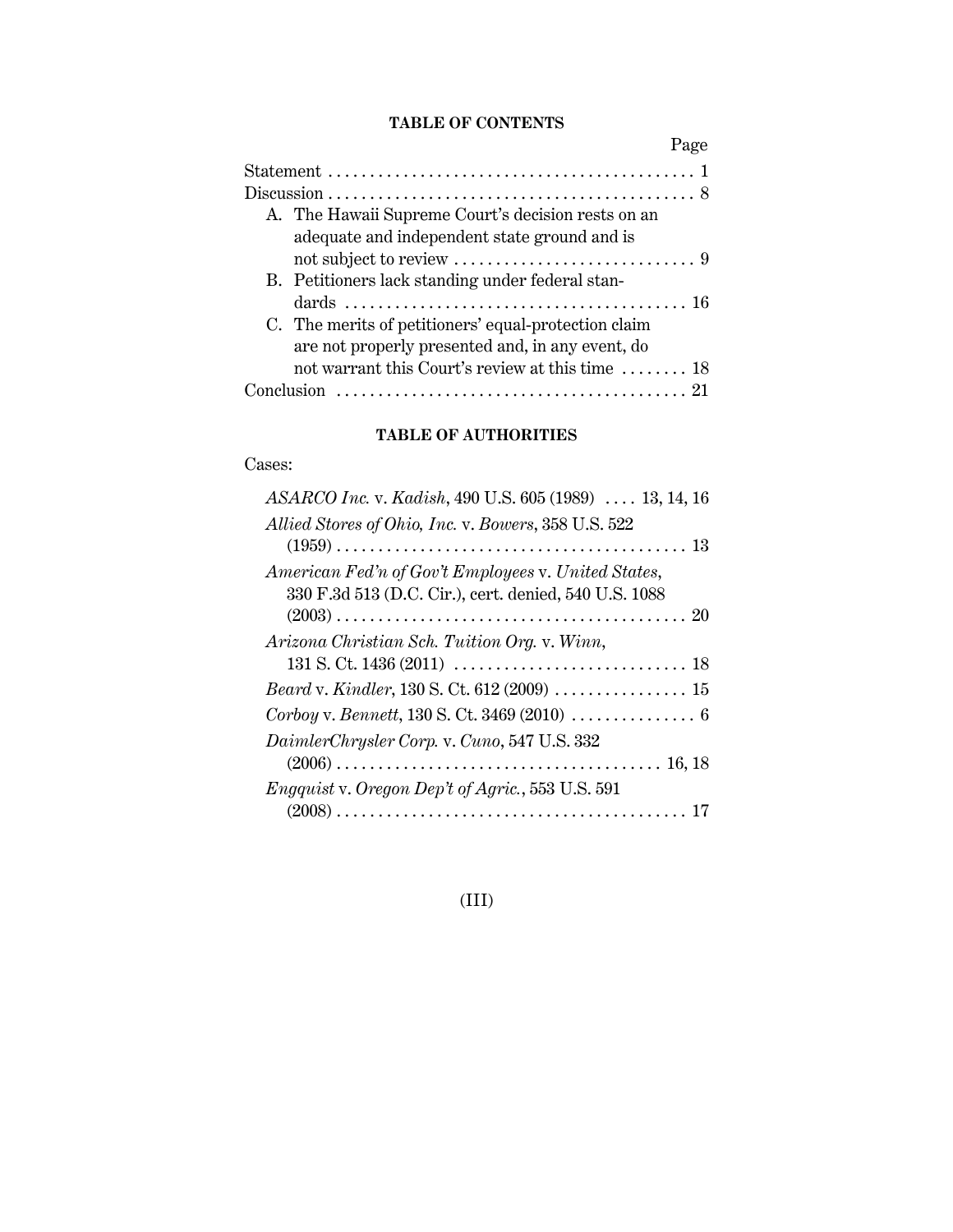| Cases-Continued:<br>Page                                                                           |  |
|----------------------------------------------------------------------------------------------------|--|
| Hawaii v. Office of Hawaiian Affairs, 556 U.S. 163                                                 |  |
| <i>Hawaii Housing Auth. v. Midkiff, 467 U.S. 229 (1984)  1</i>                                     |  |
| <i>Haywood v. Drown</i> , 556 U.S. 729 (2009)  12, 13                                              |  |
|                                                                                                    |  |
| Howlett v. Rose, 496 U.S. 356 (1990)  13, 14                                                       |  |
| IndyMac Bank v. Miguel, 184 P.3d 821 (Haw. Ct.                                                     |  |
|                                                                                                    |  |
| <i>Lawrence</i> v. <i>State Tax Comm'n</i> , 286 U.S. 276 (1932) $\ldots$ 15                       |  |
|                                                                                                    |  |
| Michigan v. Long, 463 U.S. 1032 (1983) $\ldots$ 9, 10, 11                                          |  |
| <i>Mottl</i> v. <i>Miyahira</i> , 23 P.3d 716 (Haw. 2001) $\ldots \ldots \ldots$ 8, 10             |  |
| National Private Truck Council, Inc. v. Oklahoma                                                   |  |
|                                                                                                    |  |
| <i>Nike, Inc.</i> v. <i>Kasky</i> , 539 U.S. 654 (2003) 16                                         |  |
| Northeastern Fla. Chapter of Assoc. Gen. Contractors                                               |  |
| of Am. v. City of Jacksonville, 508 U.S. 656 (1993) $\ldots$ 17                                    |  |
|                                                                                                    |  |
| Sierra Club v. Department of Transp., 167 P.3d 292                                                 |  |
|                                                                                                    |  |
|                                                                                                    |  |
| United States v. Hays, 515 U.S. 737 (1995)  18                                                     |  |
| Valley Forge Christian Coll. v. Americans United for<br>Separation of Church & State, 454 U.S. 464 |  |
|                                                                                                    |  |
|                                                                                                    |  |
| Warth v. Seldin, 422 U.S. 490 (1975)  17                                                           |  |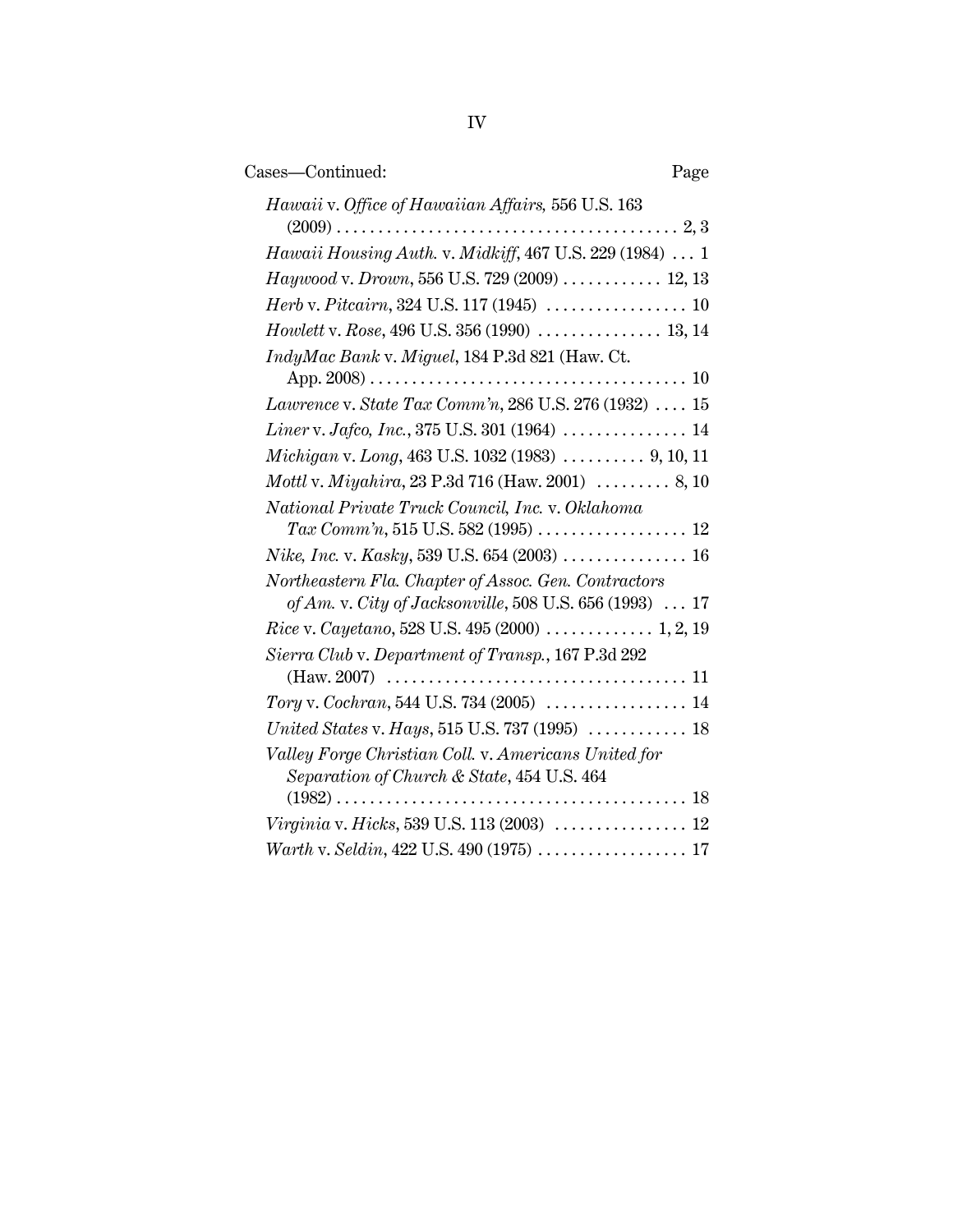| Constitutions, statutes and regulation:                                                             | Page |
|-----------------------------------------------------------------------------------------------------|------|
| U.S. Const.:                                                                                        |      |
|                                                                                                     |      |
|                                                                                                     |      |
| Amend. XIV, § 1 (Equal Protection Clause)  5, 6                                                     |      |
|                                                                                                     |      |
|                                                                                                     |      |
| Act of Nov. 23, 1993, Pub. L. No. 103-150, 107 Stat.                                                |      |
|                                                                                                     |      |
| Hawaiian Annexation Resolution, J. Res. No. 55,                                                     |      |
|                                                                                                     |      |
| Hawaiian Home Lands Recovery Act, Pub. L.                                                           |      |
| No. 104-42, Tit. II, § 204, 109 Stat. 361 (1995) (48                                                |      |
| Hawaiian Homes Commission Act, 1920, ch. 42,                                                        |      |
|                                                                                                     |      |
| $\S 201(a)(5), 42 \text{ Stat. } 108 \dots \dots \dots \dots \dots \dots \dots \dots \dots \dots 3$ |      |
| $§ 201(a)(7), 42 \text{ Stat. } 108 \dots \dots \dots \dots \dots \dots \dots \dots 3$              |      |
|                                                                                                     |      |
|                                                                                                     |      |
|                                                                                                     |      |
|                                                                                                     |      |
|                                                                                                     |      |
|                                                                                                     |      |
|                                                                                                     |      |
|                                                                                                     |      |
|                                                                                                     |      |
|                                                                                                     |      |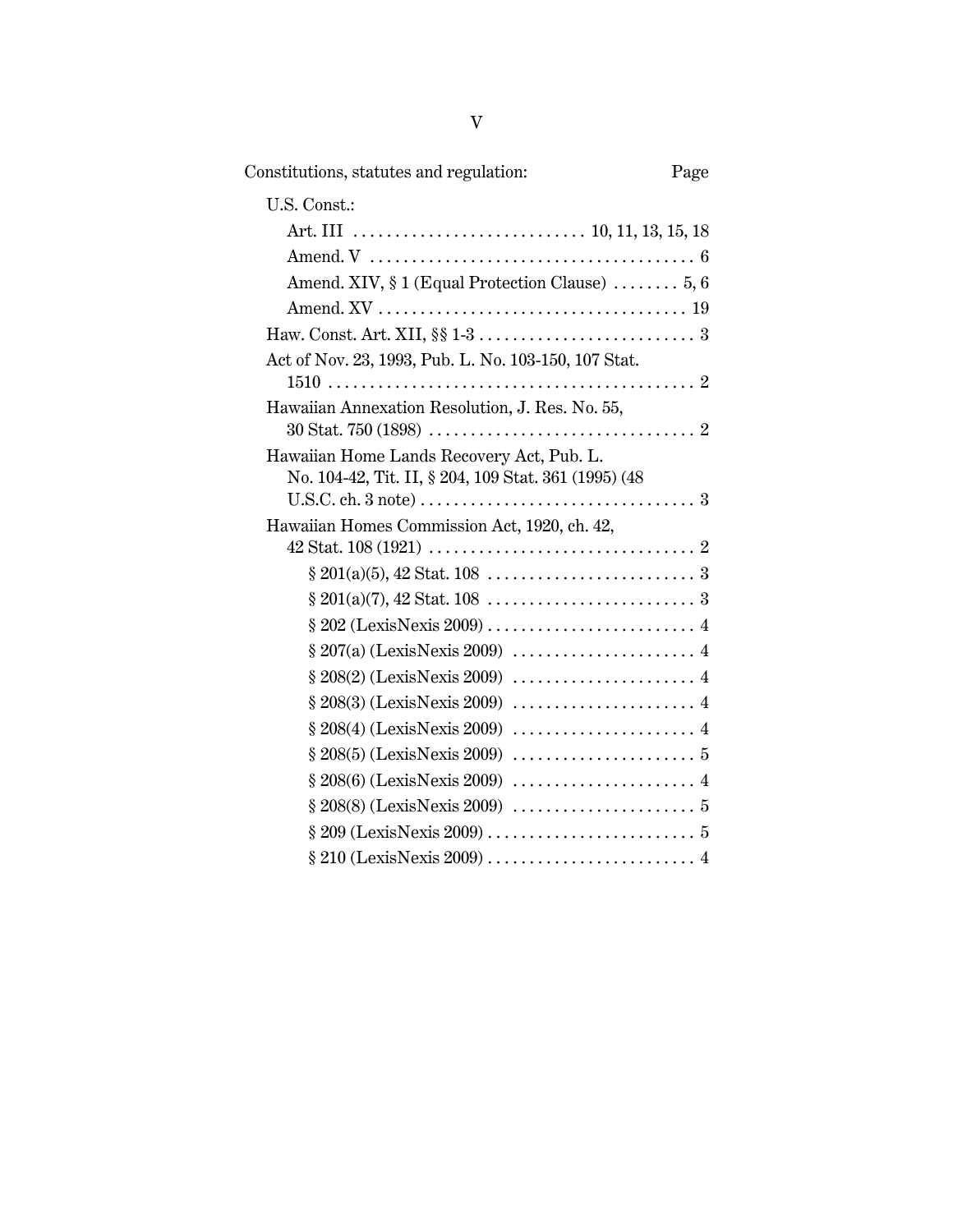| Statutes and regulation—Continued:                                                                | Page |
|---------------------------------------------------------------------------------------------------|------|
| Hawaiian Organic Act, ch. 339, § 91, 31 Stat. 159                                                 |      |
| Hawaiian Statehood Admissions Act, Pub. L.<br>No. 86-3, 73 Stat. 4 (1959) (48 U.S.C. ch. 3 note): |      |
|                                                                                                   |      |
|                                                                                                   |      |
|                                                                                                   |      |
|                                                                                                   |      |
|                                                                                                   |      |
|                                                                                                   |      |
|                                                                                                   |      |
| Hawai'i County Code (2005 & Supp. 2011):                                                          |      |
|                                                                                                   |      |
|                                                                                                   |      |
| Kaua'i County Code (Supp. 2011):                                                                  |      |
|                                                                                                   |      |
|                                                                                                   |      |
| Rev. Ordinances of Honolulu (1990):                                                               |      |
|                                                                                                   |      |
|                                                                                                   |      |
|                                                                                                   |      |
| Miscellaneous:                                                                                    |      |

| 13 James D. Richardson, A Compilation of the Mes-                  |  |
|--------------------------------------------------------------------|--|
| sages and Papers of the Presidents (1897) $\ldots \ldots \ldots 2$ |  |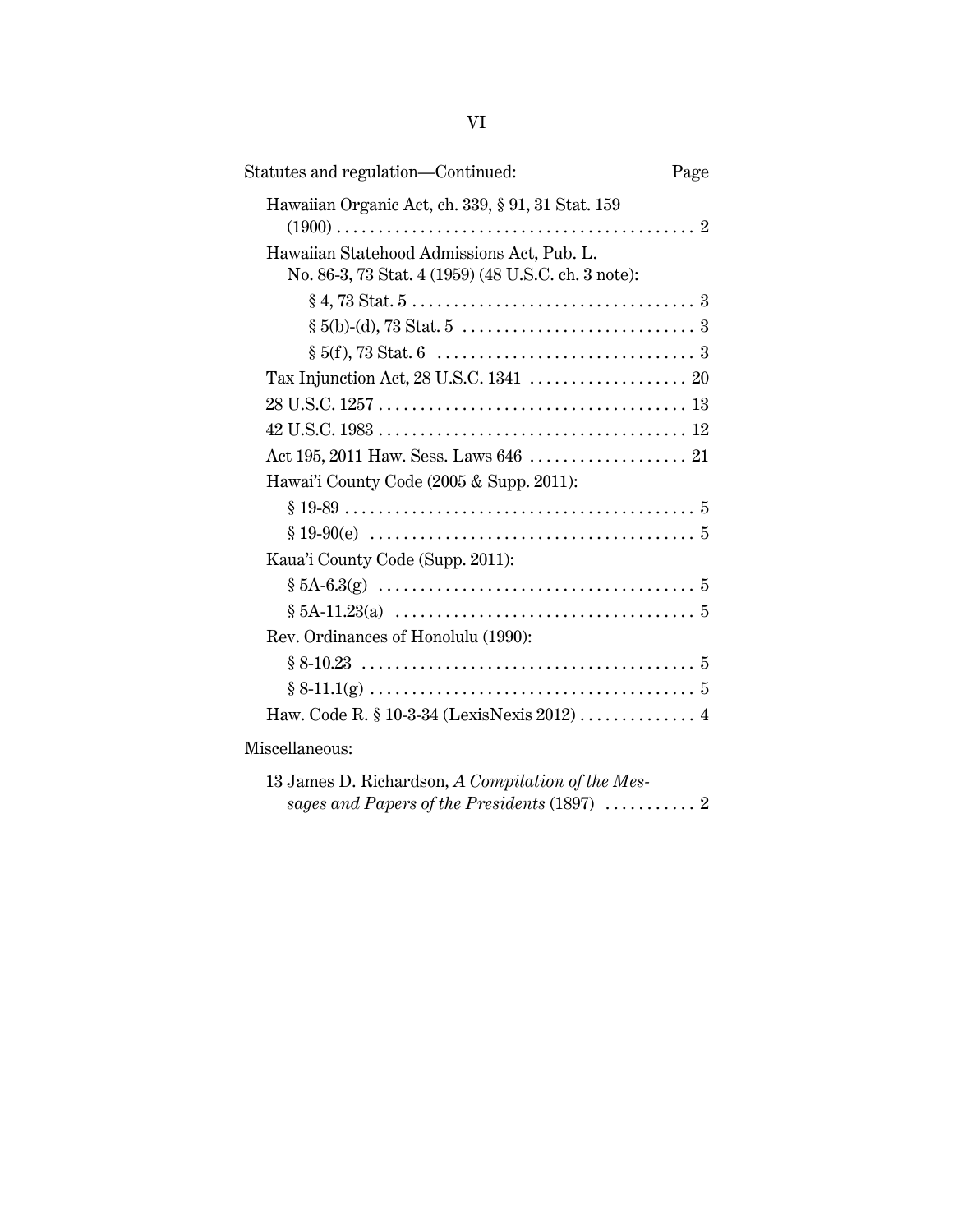## In the Supreme Court of the United States

No. 11-336

JOHN M. CORBOY, ET AL., PETITIONERS

*v.*

DAVID M. LOUIE, ATTORNEY GENERAL OF HAWAII, ET AL.

> *ON PETITION FOR A WRIT OF CERTIORARI TO THE SUPREME COURT OF HAWAII*

#### **BRIEF FOR THE UNITED STATES AS AMICUS CURIAE**

This brief is submitted in response to this Court's order inviting the Solicitor General to express the views of the United States. In the view of the United States, the petition for a writ of certiorari should be denied.

### **STATEMENT**

1. a. The Hawaiian Islands were originally settled by Polynesians from the Western Pacific. In 1810, Kamehameha I united the islands into a single Kingdom of Hawaii. Between 1826 and 1893, the United States recognized the Kingdom as a sovereign nation and entered into several treaties with it. *Rice* v. *Cayetano*, 528 U.S. 495, 500-504 (2000); *Hawaii Housing Auth.* v. *Midkiff*, 467 U.S. 229, 232 (1984).

In 1893, in response to increasing American influence, Queen Lili'uokalani attempted to promulgate a new constitution to reestablish native Hawaiian control

(1)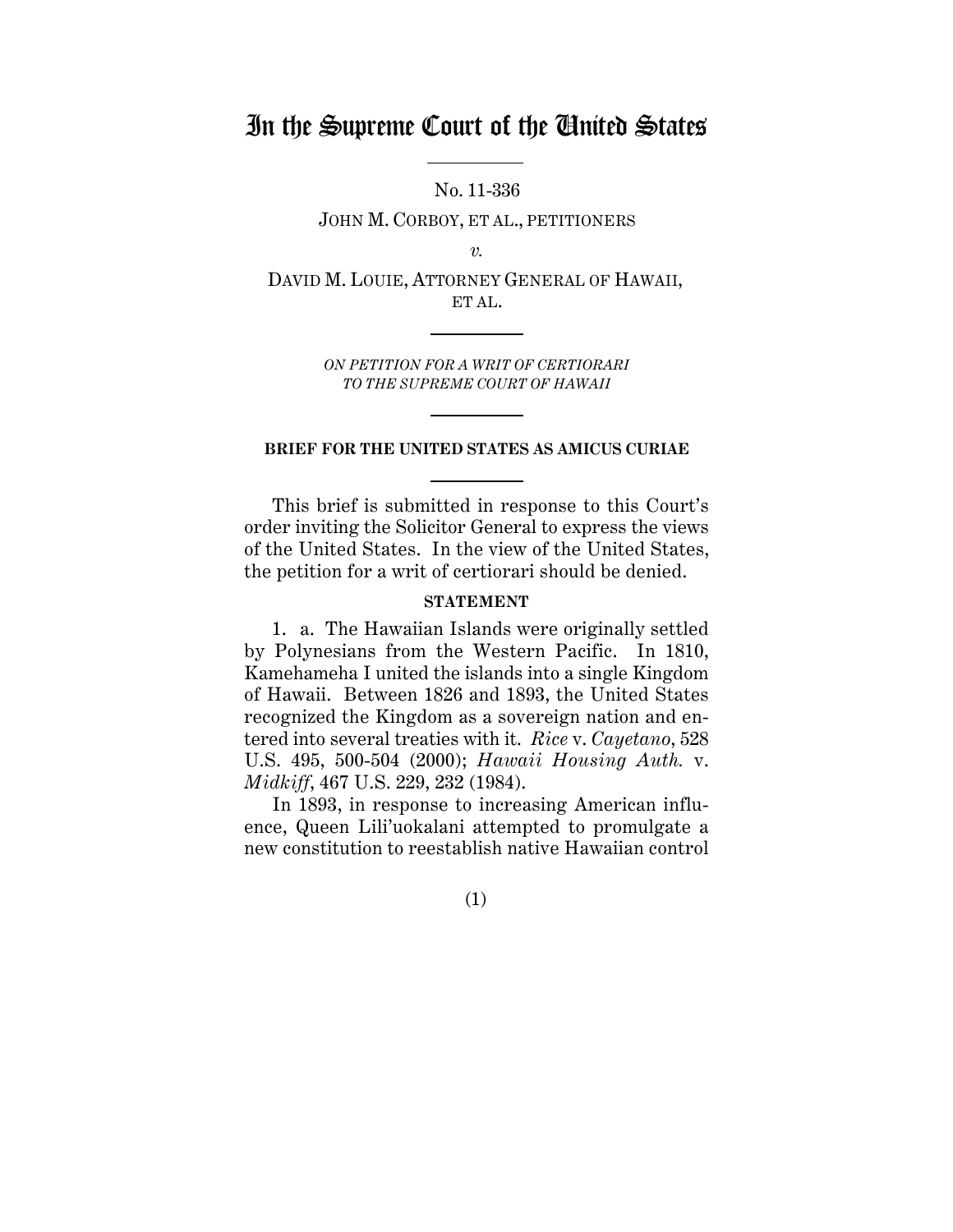over governmental affairs. *Rice*, 528 U.S. at 504. Subsequently, a group representing American commercial interests, with the assistance of a detachment of United States Marines, overthrew the monarchy and established a provisional government seeking annexation to the United States. Act of Nov. 23, 1993 (Apology Resolution), Pub. L. No. 103-150, 107 Stat. 1510.<sup>1</sup> Although President Cleveland initially refused to recognize the provisional government, *id.* at 1511, the Queen subsequently abdicated her throne, and the United States recognized the Republic of Hawaii. *Id.* at 1512; see 13 James D. Richardson, *A Compilation of the Messages and Papers of the Presidents* 5958-5959 (1897).

In 1898, the United States annexed Hawaii. Hawaiian Annexation Resolution (Newlands Resolution), J. Res. No. 55, 30 Stat. 750. The provisional government ceded 1.8 million acres of crown, government, and public lands to the United States. *Rice*, 528 U.S. at 505; Newlands Resolution, 30 Stat. 750; Apology Resolution pmbl., 107 Stat. 1512. The United States, in turn, provided that revenues from the ceded lands would be "used solely for the benefit of the inhabitants of the Hawaiian Islands for educational and other public purposes," Newlands Resolution, 30 Stat. 750, and that most of those lands would be administered by the territorial government for those purposes, Hawaiian Organic Act, ch. 339, § 91, 31 Stat. 159 (1900).

Not long after establishing the Territory of Hawaii, Congress became concerned with the condition of native Hawaiians and, in 1921, enacted the Hawaiian Homes

<sup>&</sup>lt;sup>1</sup> The Apology Resolution, a joint resolution adopted by Congress and signed by the President, acknowledged the 100th anniversary of the overthrow and apologized for the United States' role in it. See *Hawaii* v. *Office of Hawaiian Affairs*, 556 U.S. 163, 168-169 (2009).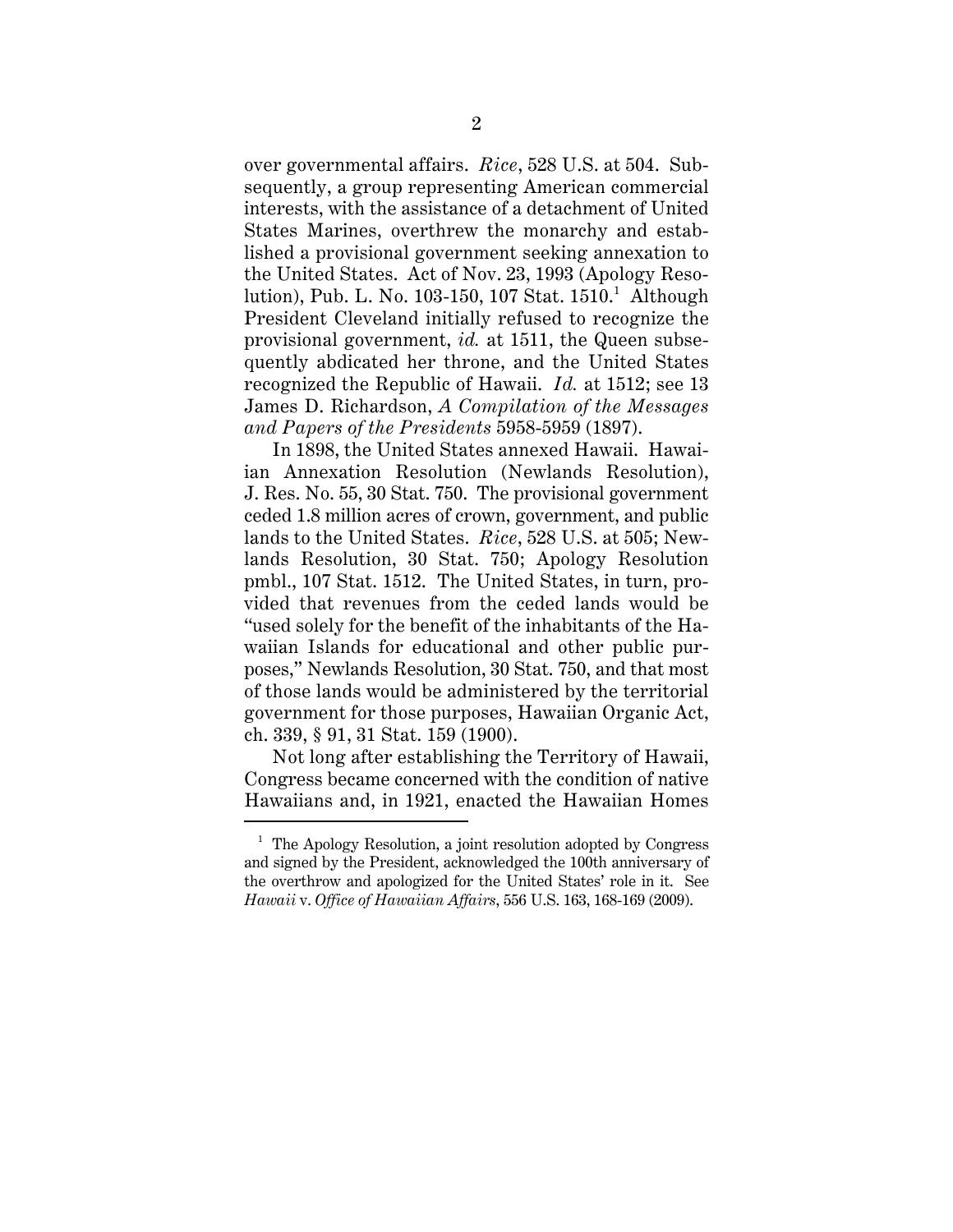Commission Act, 1920 (HHCA), ch. 42, 42 Stat. 108. The HHCA set aside about 200,000 acres of the ceded lands and created a program of loans and long-term leases for the benefit of "native Hawaiians," which the statute defined to mean "any descendant of not less than one-half part of the blood of the races inhabiting the Hawaiian Islands previous to 1778."  $\S 201(a)(7)$ , 42 Stat. 108. The lands set aside under the HHCA are known as the Hawaiian "home lands." § 201(a)(5), 42 Stat. 108.

In 1959, Hawaii was admitted to the Union. Congress granted the new State title to most public lands in Hawaii, including the home lands set aside under the HHCA. See Hawaii Statehood Admissions Act (Admission Act), Pub. L. No. 86-3, § 5(b)-(d), 73 Stat. 5 (48 U.S.C. Ch. 3 note); *Rice*, 528 U.S. at 507. Under the Admission Act, the lands granted to Hawaii as well as the proceeds and income from them are held in a public trust managed by the State (the Ceded Lands Trust). Admission Act § 5(f), 73 Stat. 6; see *Hawaii* v. *Office of Hawaiian Affairs*, 556 U.S. 163, 168 (2009). As a condition of statehood, see Admission Act § 4, 73 Stat. 5, Hawaii adopted the HHCA as part of its state constitution. See Haw. Const. Art. XII, §§ 1-3. Congress provided that Hawaii may amend the HHCA through state legislation in certain respects, but changes to the qualifications of lessees continue to require congressional approval. Admission Act  $\S 4$ , 73 Stat. 5.<sup>2</sup>

<sup>&</sup>lt;sup>2</sup> Since statehood, Hawaii has proposed and Congress has approved a number of amendments to the HHCA. See 48 U.S.C. Ch. 3 note; see also Hawaiian Home Lands Recovery Act, Pub. L. No. 104-42, Tit. II, § 204, 109 Stat. 361 (1995) (48 U.S.C. Ch. 3 note). References in this brief to the HHCA without a corresponding reference to the Statutes at Large are to the statute as amended and now in force, which appears in the 2009 edition of *Michie's Hawaii Revised Statutes Annotated*.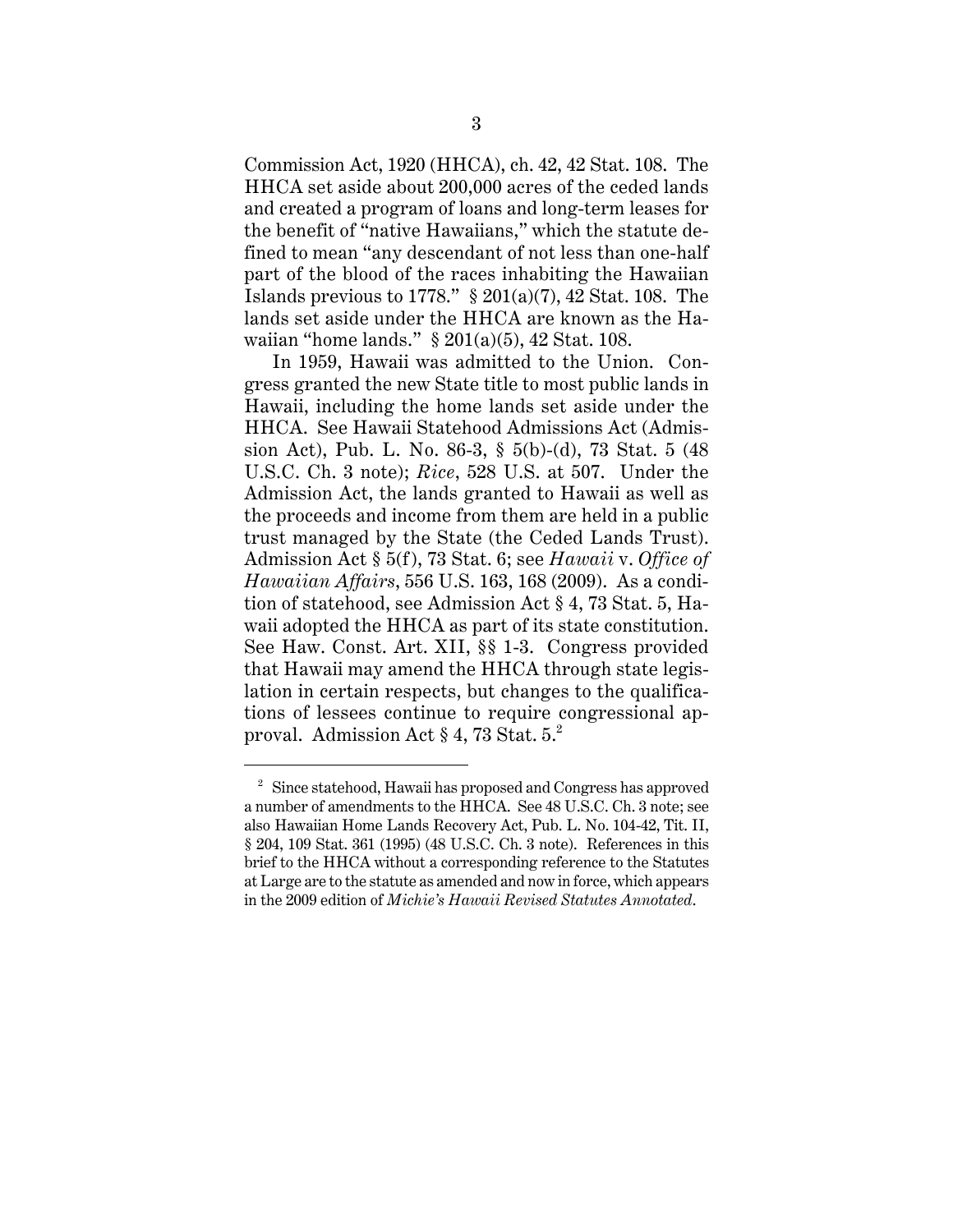b. The HHCA allows the Department of Hawaiian Home Lands (DHHL) to lease to adult native Hawaiians "the right to the use and occupancy of a tract of Hawaiian home lands," for agricultural, aquacultural, pastoral, or residential purposes. HHCA § 207(a); see § 202. Homeland tracts are subject to acreage limits that vary depending on the intended use.<sup>3</sup> The homestead leases cost \$1 per year, last 99 years, and can be renewed for an additional 100 years. § 208(2).

The HHCA imposes numerous restrictions on homestead lessees. In particular, homeland tracts must be used according to the purpose set forth in the lease. A lessee must occupy and begin to use or cultivate the leased tract for the specified purpose within a year of the lease's commencement, and the lessee also must occupy, use, or cultivate the tract on his or her own behalf for a specified length of time out of every year. HHCA § 208(3) and (4). Lessees may not construct any buildings or improvements without approval. Haw. Code R. § 10-3-34 (LexisNexis 2012). The DHHL is authorized to cancel leases upon a finding, after notice and opportunity for a hearing, that lease conditions have been violated. HHCA § 210.

The HHCA also restricts lessees' ability to encumber, alienate, or transfer their leasehold. Any mortgage may only be on a leasehold interest, must meet certain insurance or guaranty requirements, and must be approved by the Hawaiian Homes Commission. $^4$  § 208(6). Lessees may not sublet their leaseholds, and they may

 $3$  The tracts are limited to one acre for most residential leases,  $40$ acres for agricultural or aquacultural leases, 100 acres for irrigated pastoral lands, and 1000 acres for other pastoral lands. HHCA § 207(a).

<sup>4</sup> The Commission is the collective head of the DHHL. See HHCA § 202.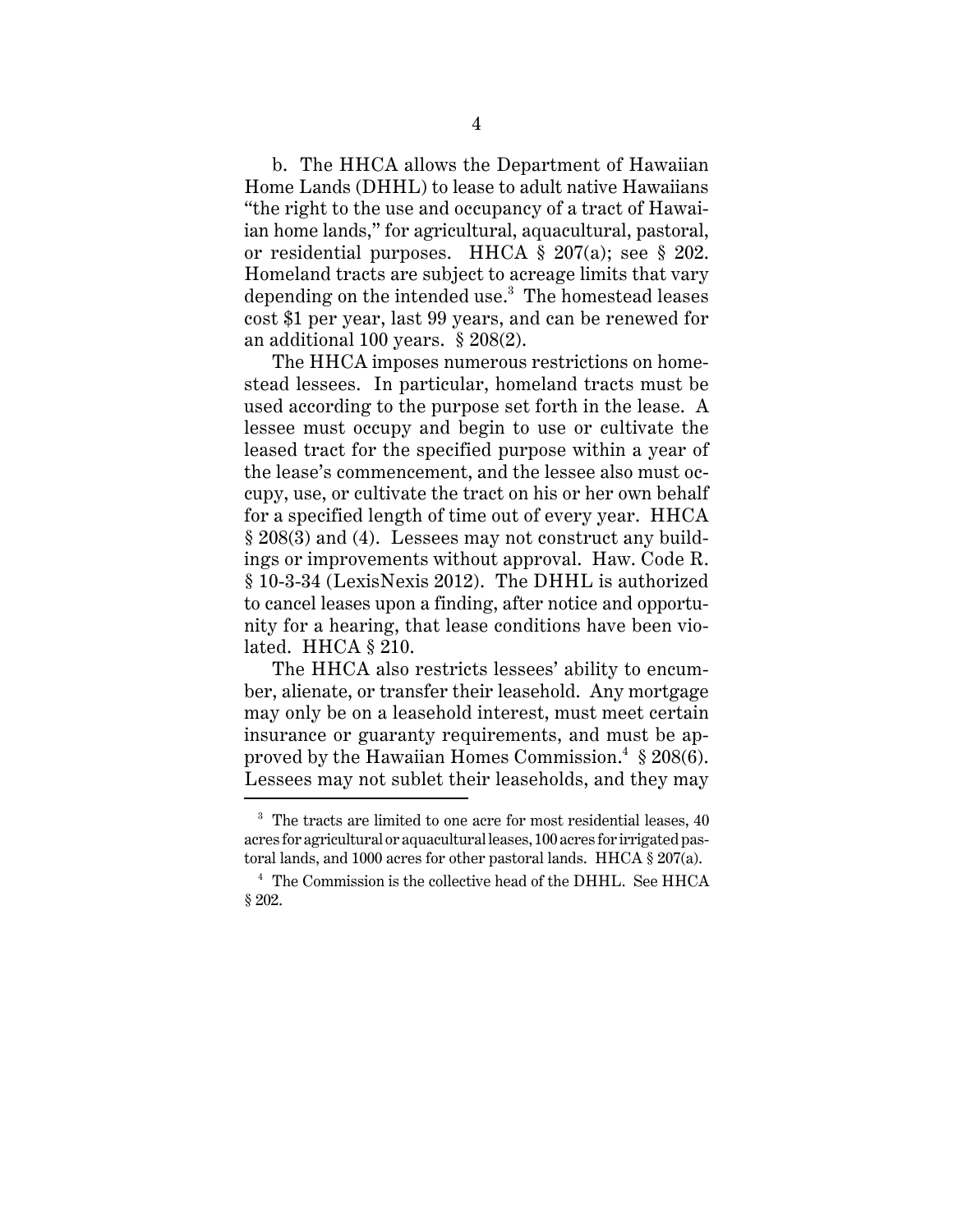transfer them only to certain family members or, with the approval of the DHHL, to another qualified native Hawaiian. § 208(5). In most cases, lessees also may not bequeath their leaseholds, except to certain relatives. § 209.

The HHCA provides that original lessees who agree to the required conditions of the leasehold and obtain a lease are exempt from paying taxes on the leasehold for seven years. HHCA § 208(8). The respondent counties further exempt qualifying lessees under the HHCA from most or all real property taxes beyond the initial sevenyear period. Pet. App.  $12a-14a$  nn.  $11-12$ <sup>5</sup>

Currently, the DHHL maintains approximately 8800 homestead leases; of the approximately 200,000 acres administered by the DHHL, approximately 68,000 acres have been committed to non-homesteading purposes. The DHHL maintains waiting lists for homestead leases on each island; there are currently more than 25,000 individuals on those lists.

2. Petitioners are homeowners who pay real property taxes to the four respondent counties. Petitioners paid their taxes under protest and filed actions under the state tax-refund statute in the Hawaii Tax Appeal Court.<sup>6</sup> They alleged that the Equal Protection Clause of the Fourteenth Amendment entitled them to tax ex-

 $5$  Most of the counties require that homestead lessees pay a minimum tax, ranging from \$25 to \$300 per year, after the HHCA's seven-year exemption expires. See Pet. App. 14a n.12 (citing Hawai'i County Code §§ 19-89, 19-90(e) (2005 & Supp. 2011)); Rev. Ordinances of Honolulu §§ 8-10.23, 8-11.1(g) (1990); Kaua'i County Code §§ 5A-6.3(g), 5A-11.23(a) (Supp. 2011).

 $6<sup>6</sup>$  Petitioners named the state Attorney General and the four counties as defendants. The State intervened as a defendant. Pet. App. 16a & n.15, 21a-22a.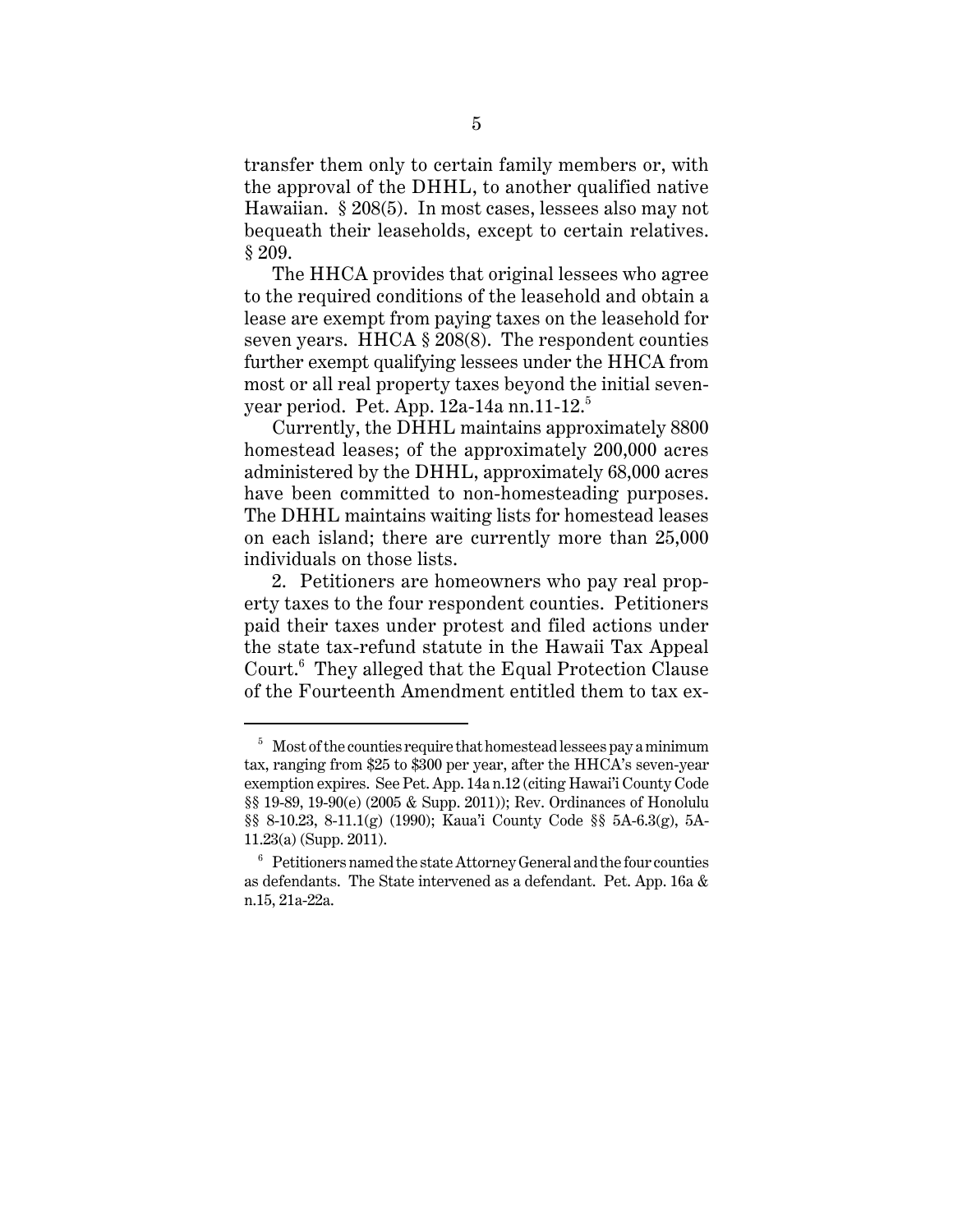emptions equal to the exemptions given to homestead lessees. Pet. App. 12a-14a, 17a-18a, 20a-21a. Petitioners averred that they did not qualify for homestead leases because they did not meet the HHCA's definition of "native Hawaiians," *id.* at 18a, but they did not express interest in obtaining homestead leases or ask the court to declare them eligible for such leases. They sought recovery of taxes they had already paid and declaratory and injunctive relief. *Id.* at 20a-21a.

The state Tax Appeal Court granted summary judgment to respondents. The court ruled that limiting the real property tax exemption to homestead lessees did not amount to a suspect classification and that petitioners had failed to meet their burden to show that the exemption was not supported by a rational basis. Pet. App. 34a, 36a, 83a.

3. Petitioners then appealed to the Supreme Court of Hawaii.<sup>7</sup> As relevant here, petitioners argued that the HHCA, both as enacted by Congress and as adopted into state law, and the counties' tax exemptions for HHCA leaseholds denied petitioners the equal protection of the laws, in violation of the Fifth and Fourteenth Amendments. Specifically, petitioners contended that the State and counties violated the Fourteenth Amendment by providing real property tax exemptions to HHCA homestead lessees and not to petitioners or others similarly situated, as only native Hawaiians were eligible for homestead leases. Pet. App. 38a. Petitioners also asserted that the HHCA and its adoption by the State violated the equal-footing doctrine, federal civil-rights laws, and purported fiduciary duties under the Ceded

 $7$  The Supreme Court of Hawaii denied an injunction pending appeal, and this Court declined to review that decision. *Corboy* v. *Bennett*, 130 S. Ct. 3469 (2010) (No. 09-1256).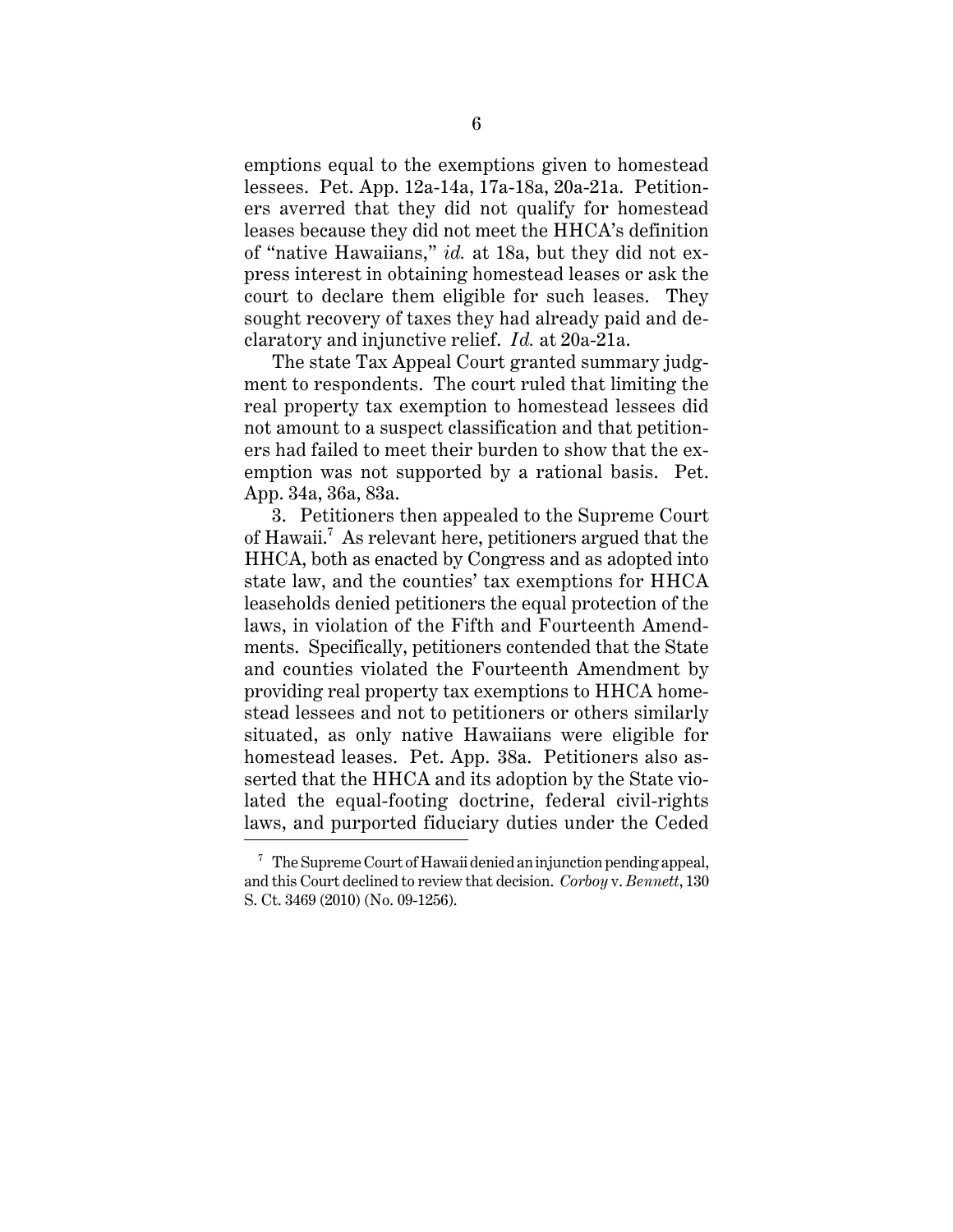Lands Trust, and that the counties' tax exemptions for HHCA leaseholds violated other provisions of the federal Constitution. *Id.* at 36a-38a.

Respondents argued that petitioners lacked standing to challenge the tax exemptions because they had not demonstrated a desire to become homestead lessees. Pet. App. 39a. On the merits, respondents contended that the tax exemptions classified taxpayers on the basis of homestead-lessee status, not on the basis of race, and were not subject to strict scrutiny. *Id.* at 38a.

4. The Supreme Court of Hawaii vacated the Tax Appeal Court's judgment and remanded with instructions to dismiss petitioners' complaints for lack of jurisdiction. Pet. App. 1a-74a.

a. In reviewing the Tax Appeal Court's decision, the state supreme court "construe[d] [petitioners'] challenge to the tax exemption afforded to homestead lessees as a challenge to those lease eligibility provisions" restricting homestead leases to native Hawaiians. Pet. App. 41a. The court declined to review the merits of that claim, because it concluded that petitioners lacked standing under Hawaii law to raise it in the state courts. *Id.* at 41a-51a. The court held that petitioners had failed to allege that the HHCA's eligibility requirements caused them an injury in fact, because the record contained no indication that petitioners had any interest in obtaining leases if the eligibility requirements were invalidated. *Id.* at 42a, 49a. The court also noted that petitioners had not established in the Tax Appeal Court the amount of any pecuniary loss they claimed to have suffered based on the denial of an equivalent tax exemption. *Id.* at 50a n.32.

Applying the justiciability principles of Hawaii law, the court ruled that petitioners' argument was merely a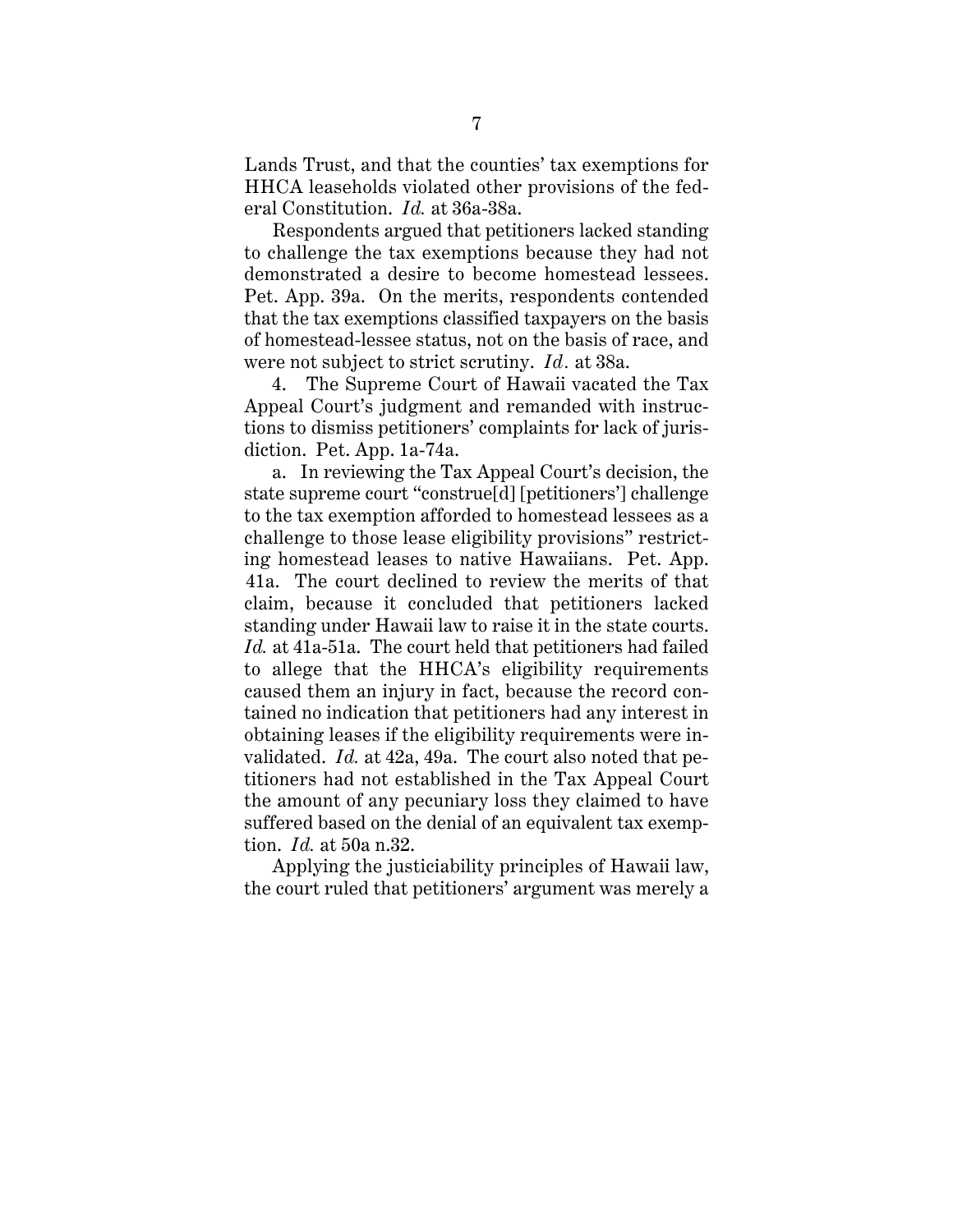"political or intellectual grievance" that "amounts to speculation" and was insufficient to establish standing. Pet. App. 50a (quoting *Mottl* v. *Miyahira*, 23 P.3d 716, 730 (Haw. 2001)). The court further held that petitioners had not invoked various potential alternative bases for standing under Hawaii law, such as general taxpayer standing or standing to challenge the tax exemption "in general," "*i.e.*, to challenge the fact that homesteaders receive the tax exemption, while non-homesteaders do not." *Id.* at 50a-51a nn.32-33. Petitioners had neither asserted general taxpayer standing nor raised any kind of general challenge to the tax exemption for homestead lessees, but rather had focused on the eligibility requirements to obtain a homestead lease. *Ibid.* The court held that petitioners' challenge to those requirements was not justiciable under state law.

b. The court held that petitioners' remaining claims (under principles of trust law, the equal-footing doctrine, and the Contracts Clause of the Constitution) were not properly raised in the complaints and were procedurally barred for other state-law reasons as well. Pet. App. 51a-55a & n.34. The court therefore did not address the merits of those claims either.

c. Justice Acoba concurred in the result. Pet. App. 57a-74a. He would have held that petitioners had general taxpayer standing, *id.* at 60a-67a, 70a-74a, but he would have ordered dismissal on the ground that the United States was a necessary party that petitioners had failed to name, *id.* at 67a-70a.

#### **DISCUSSION**

The Supreme Court of Hawaii held that petitioners lack standing under state law to challenge the tax exemptions afforded to homestead lessees or the underly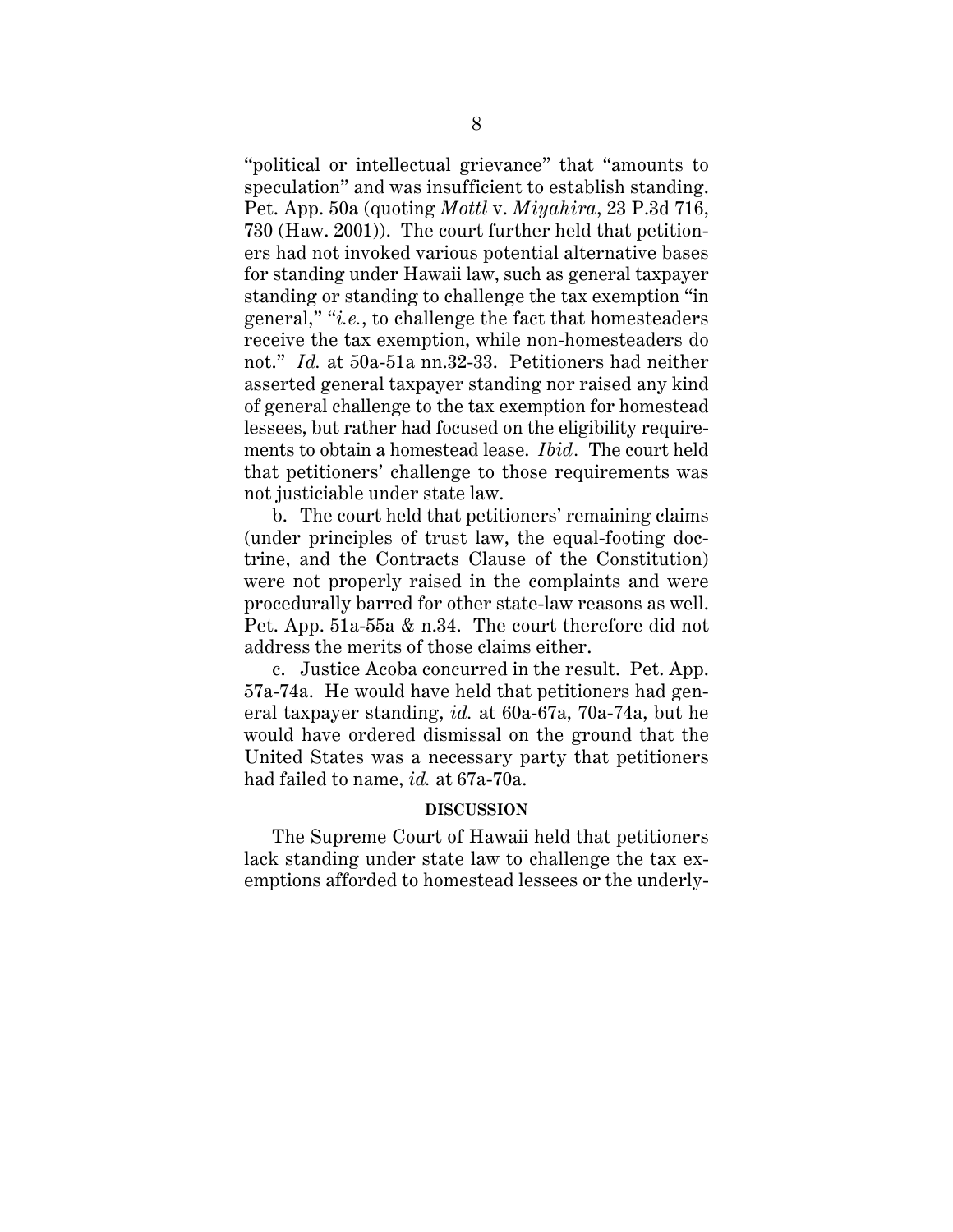ing eligibility restrictions for the homestead lease program. That ruling, grounded in state-law justiciability principles and the particular circumstances of this case, does not warrant this Court's review, and it is in any event an adequate and independent state ground for the court's decision. And even if federal standing principles were controlling in the context of this tax-refund suit brought in state tax court, petitioners still would lack standing. For both reasons, this Court lacks jurisdiction to reach the merits of petitioners' constitutional claims.

The state supreme court concluded that petitioners sought to use their status as taxpayers to indirectly challenge the homestead lease program's eligibility restrictions by challenging the tax exemptions granted to lessees. Petitioners take issue with that interpretation of their claims, but that case-specific ruling does not warrant review. And regardless of how their claim is characterized, petitioners have not established an interest in applying for homestead leases. The Supreme Court of Hawaii reasonably concluded that they have merely asserted a generalized grievance and have failed to satisfy the injury-in-fact prong of the state standing requirement (and the same conclusion would follow under federal standing principles).

Moreover, even if the petition presented a justiciable controversy, this case is an unsuitable vehicle for this Court to review the tax exemption for HHCA lessees.

## **A. The Hawaii Supreme Court's Decision Rests On An Adequate And Independent State Ground And Is Not Subject To Review**

This Court lacks jurisdiction to review a state-court judgment that is based on an adequate and independent state ground. *E.g.*, *Michigan* v. *Long*, 463 U.S. 1032,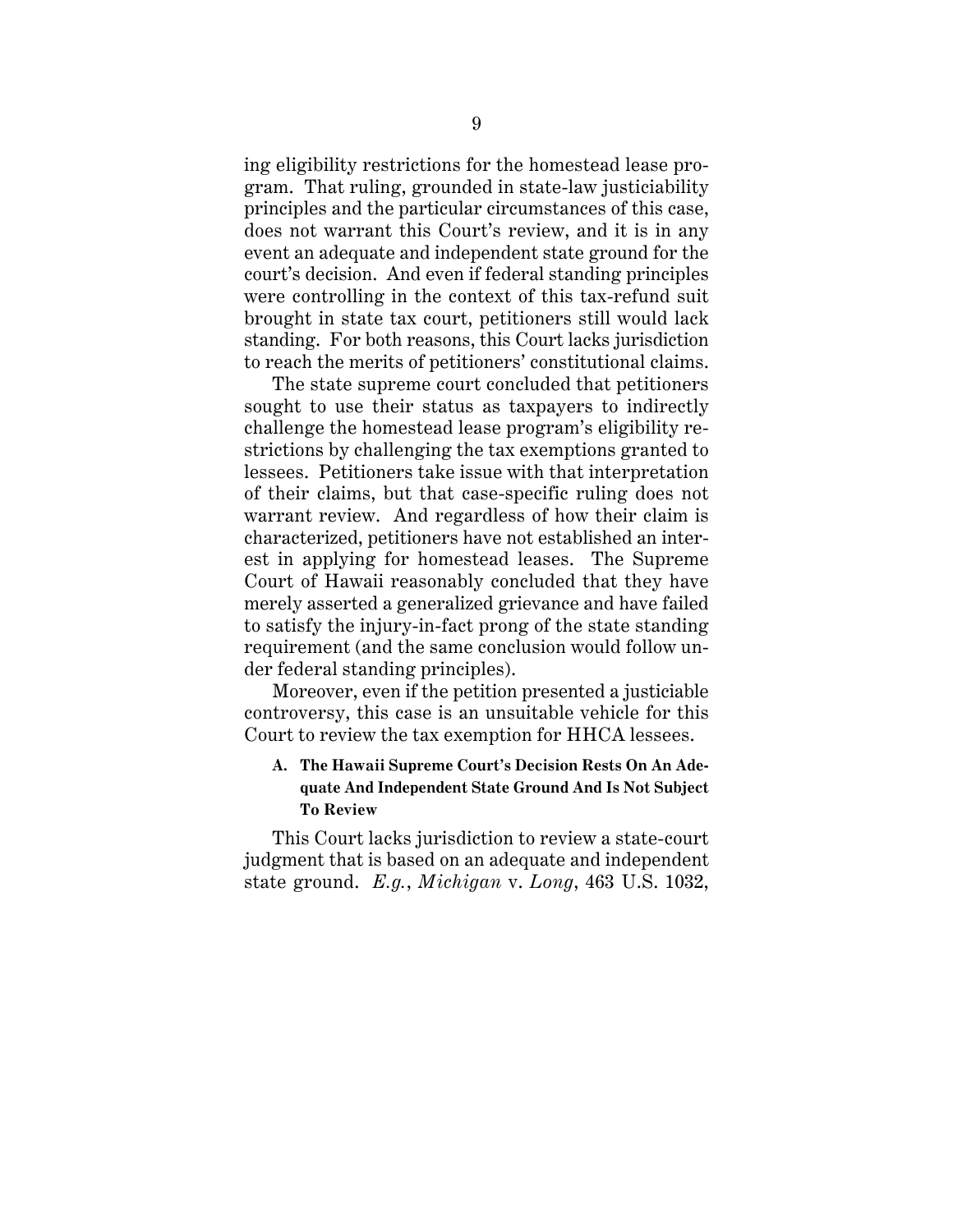1041-1042 (1983). Under those circumstances, any review on federal-law grounds would not change the decision or the basis for the decision, and "could amount to nothing more than an advisory opinion." *Herb* v. *Pitcairn*, 324 U.S. 117, 126 (1945). "Respect for the independence of state courts" is a further reason to refrain from reviewing judgments based on state law, of which the state courts are the final expositors. *Long*, 463 U.S. at 1040.

 In this case, the Supreme Court of Hawaii held that petitioners lacked standing to bring a state tax-refund action contending that they are entitled to the same exemption from state taxes as a homestead lessee. That decision rests on state law, not on any principle of federal law; it is independent of the merits of petitioners' equal-protection claim; and it is adequate to support the judgment. Accordingly, the state court's application of state justiciability principles is not subject to further review.

1. The state court's ruling relied on the state-law requirement "that a plaintiff demonstrate that he or she has 'suffered an actual or threatened injury as a result of the defendants' conduct.'" Pet. App. 46a (quoting *Mottl* v. *Miyahira*, 23 P.3d 716, 726 (Haw. 2001)); see also *id.* at 42a-43a. Thus, the state court's decision rested entirely on a question of state law.

Under Hawaii law (as under federal law), standing is a "threshold" requirement that the plaintiff must establish at the outset. *IndyMac Bank* v. *Miguel*, 184 P.3d 821, 827 (Haw. Ct. App. 2008). Standing is assessed separately from the merits of the action; if the plaintiff cannot establish standing, the court may not reach the merits. *Ibid.*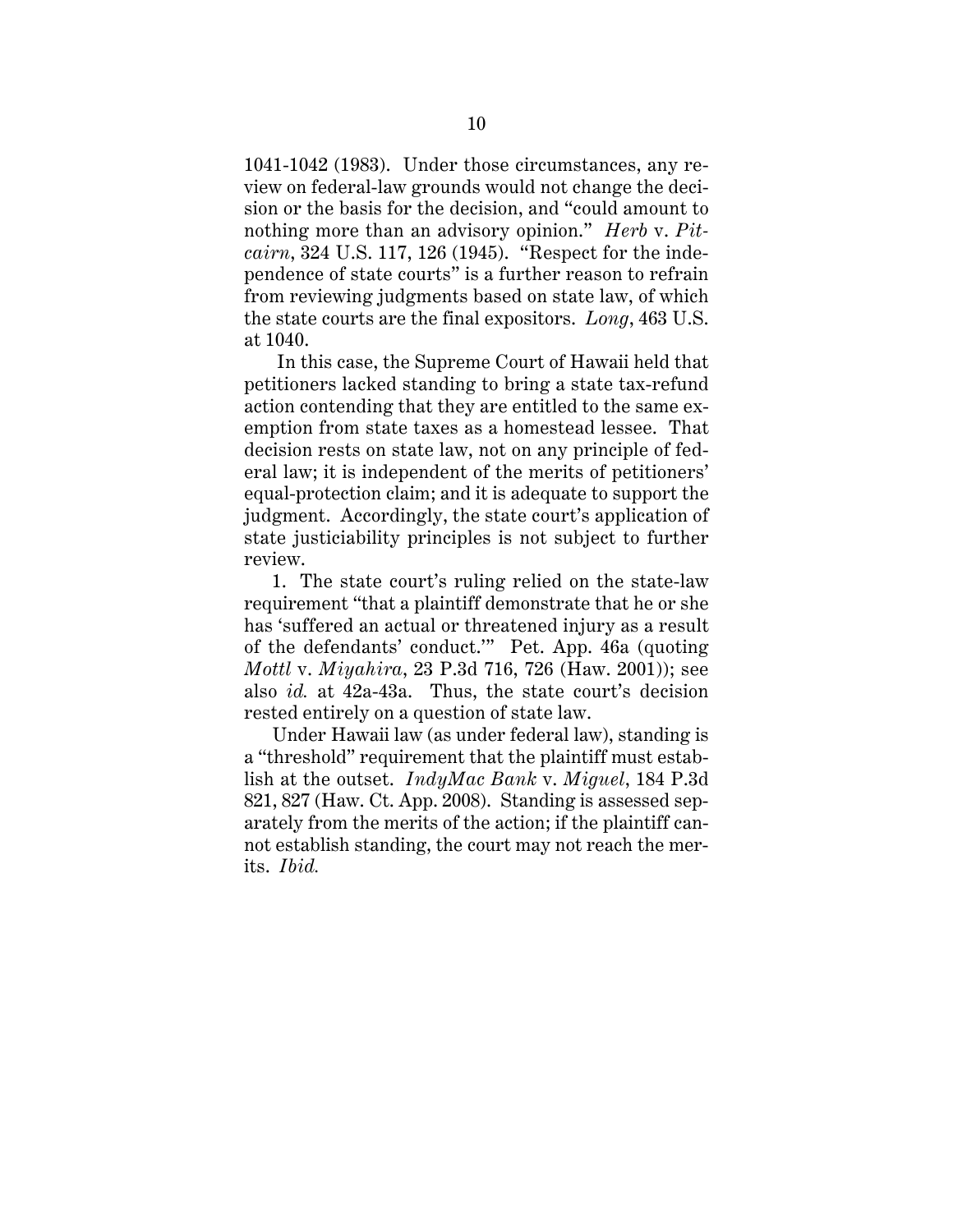Despite that similarity, Hawaii's law of standing differs substantively from federal law under Article III of the Constitution. For that reason, the state supreme court made clear in this case that it was not applying "the same 'cases or controversies' limitation as the federal courts," and that although federal cases applying federal standing requirements were instructive, they were "not dispositive on this issue." Pet. App. 44a; accord *id.* at 42a ("[T]he courts of Hawaii are not subject to a 'cases or controversies' limitation like that imposed upon the federal judiciary by Article III, § 2 of the United States Constitution") (quoting *Sierra Club* v. *Department of Transp.*, 167 P.3d 292, 312 (Haw. 2007)).

That statement alone would be enough to rebut even the presumption of reviewability that this Court applies when—unlike here—"a state court decision fairly appears to rest primarily on federal law, or to be interwoven with the federal law." *Long*, 463 U.S. at 1040. As the Court said in *Long*, "a plain statement \* \* \* that the federal cases [cited in the state court opinion] are being used only for the purpose of guidance, and do not themselves compel the result that the court has reached," is enough to make clear that the decision rests on state-law grounds. *Id.* at 1041. The state supreme court made just such a statement here. Pet. App. 44a ("[F]ederal cases concerning standing are not dispositive on this issue.").

2. Petitioners contend (Pet. 20-22) that the state supreme court's standing decision in fact rested on federal law or was intertwined with federal-law principles. Those contentions lack merit.

Petitioners are incorrect in their assertion that the justiciability of a state tax-refund claim is itself a federal question from start to finish, whenever the refund claim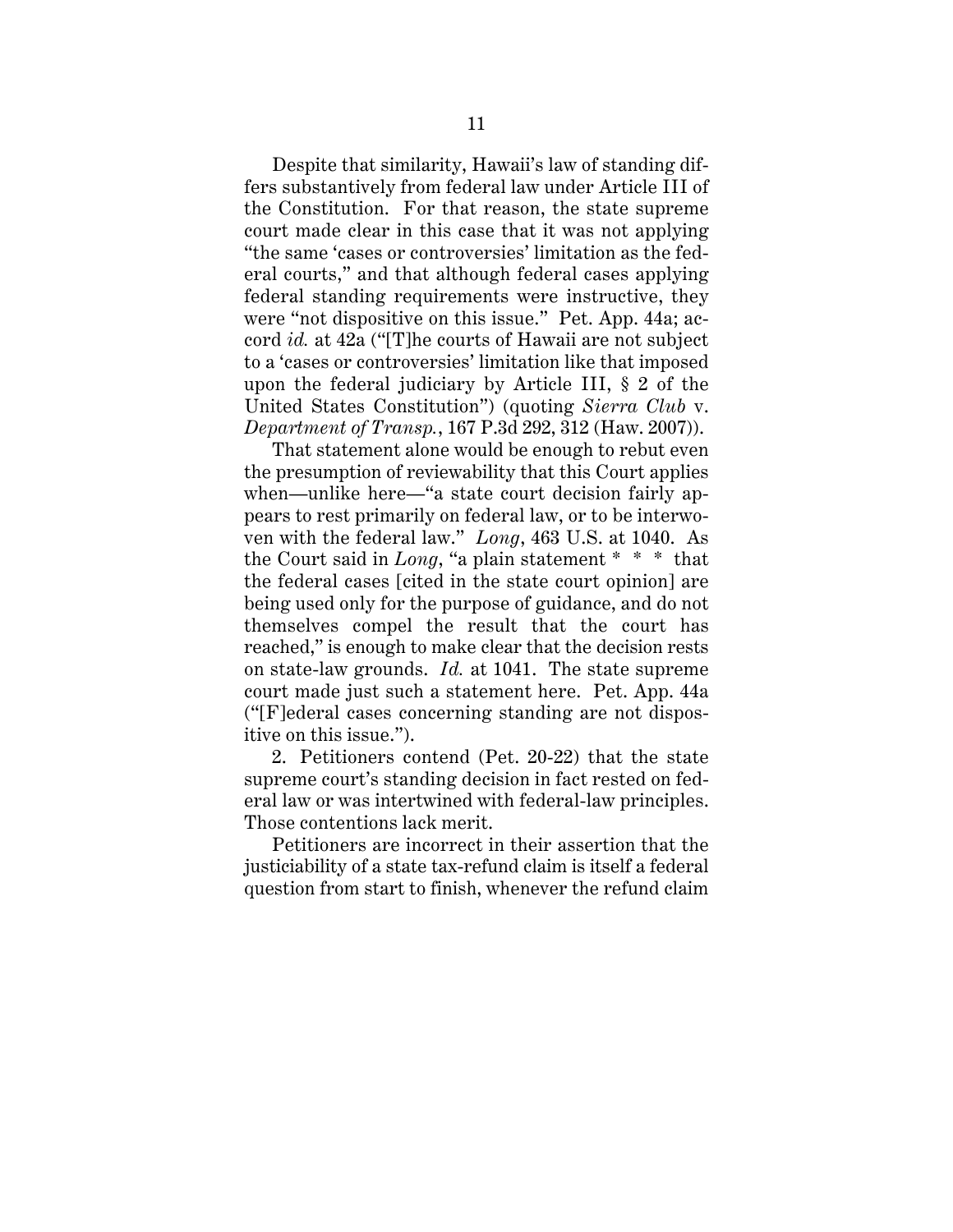is based on the federal Constitution, laws, or treaties. The refund claim in this case does not involve a cause of action created by federal law, such as an action under 42 U.S.C. 1983 (which can be brought in state courts of competent jurisdiction as well as in federal court, see, *e.g.*, *Haywood* v. *Drown*, 556 U.S. 729, 731 (2009)). Petitioners sued under state tax-refund statutes in the state Tax Appeal Court, not under Section 1983 in the state trial court of general jurisdiction. See Pet. App. 16a-17a. And indeed, no Section 1983 action may be brought in state court for declaratory and injunctive relief against the collection of a state tax that allegedly violates federal law, if the State provides an avenue for taxpayers to seek a refund. *National Private Truck Council, Inc.* v. *Oklahoma Tax Comm'n*, 515 U.S. 582, 588, 590-592 (1995). Rather, the taxpayer must avail himself of the form of relief that the State makes available. See *id.* at 592. State tax administration implicates uniquely sensitive state prerogatives, and federal law contains limitations aimed at preventing disruption of state revenue procedures. See *id.* at 590 (noting the "federal reluctance to interfere with state taxation").

Petitioners' suits for refunds and for prospective relief therefore are state-law causes of action. Federal law does not set the rules of justiciability for state-law causes of action in state court, even when the claim in the state-law cause of action turns to some degree on a question of federal law. *E.g.*, *Virginia* v. *Hicks*, 539 U.S. 113, 120 (2003) (in a state-law criminal prosecution, "[w]hether Virginia's courts should have entertained [the defendant's First Amendment] overbreadth chal-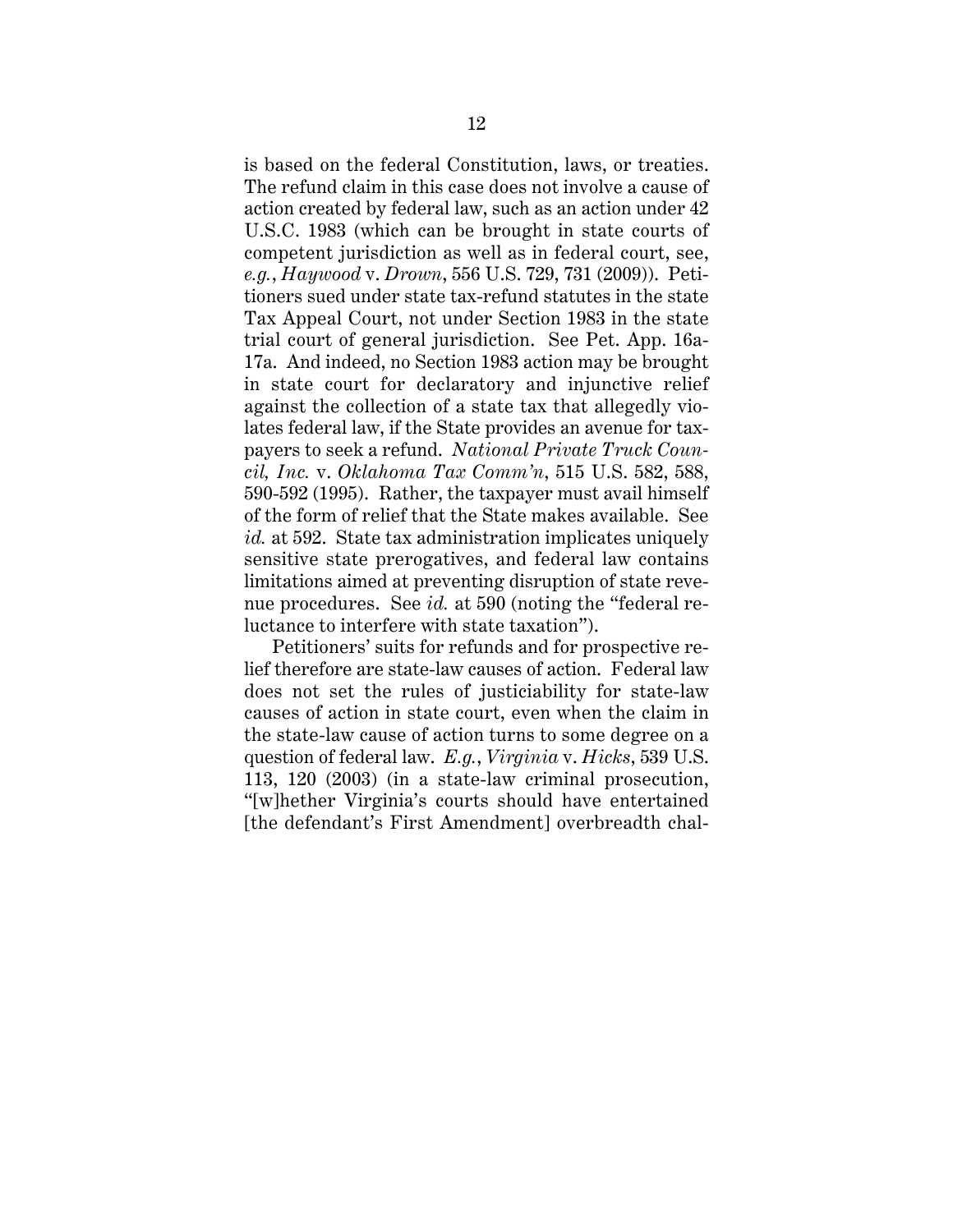lenge is entirely a matter of state law").<sup>8</sup> States "have great latitude to establish the structure and jurisdiction of their own courts," *Howlett* v. *Rose*, 496 U.S. 356, 372 (1990), and that latitude is at its greatest when the question is when to entertain a state-law cause of action.

Petitioners also err in asserting that federal law determines whether any federal claim is cognizable *ab initio* in state court. See *ASARCO Inc.* v. *Kadish*, 490 U.S. 605, 620 (1989) ("[T]o impose federal standing requirements on the state courts whenever they adjudicate issues of federal law \* \* \* would be contrary to established traditions and to our prior decisions"). This Court's cases have long recognized that States need not "create a court competent to hear the case in which the federal claim is presented." *Howlett*, 496 U.S. at 372. And although state courts "of competent jurisdiction" may not discriminate against federal causes of action, state courts may enforce neutral, evenhanded jurisdictional rules that "reflect the concerns of power over the person and competence over the subject matter that jurisdictional rules are designed to protect." *Id.* at 381; see *Haywood*, 556 U.S. at 739. Hawaii's standing doctrine is just such a rule: every litigant in Hawaii's courts must establish standing as a prerequisite to maintaining the action. $^9$  Hawaii has not opened its courts to litigants who do not meet that requirement. Cf. *id.* at 740-741;

<sup>8</sup> When a state court of last resort *decides* such a federal-law question, or leaves such a question undecided without resting its decision on adequate and independent state-law grounds, the federal question is reviewable in this Court. 28 U.S.C. 1257.

<sup>9</sup> By contrast, in *Allied Stores of Ohio, Inc.* v. *Bowers*, 358 U.S. 522 (1959), the state court's decision on standing was specific to the plaintiff's legal theory—it rested on the validity of the very provision of law that the plaintiff was challenging. See *id.* at 525-526.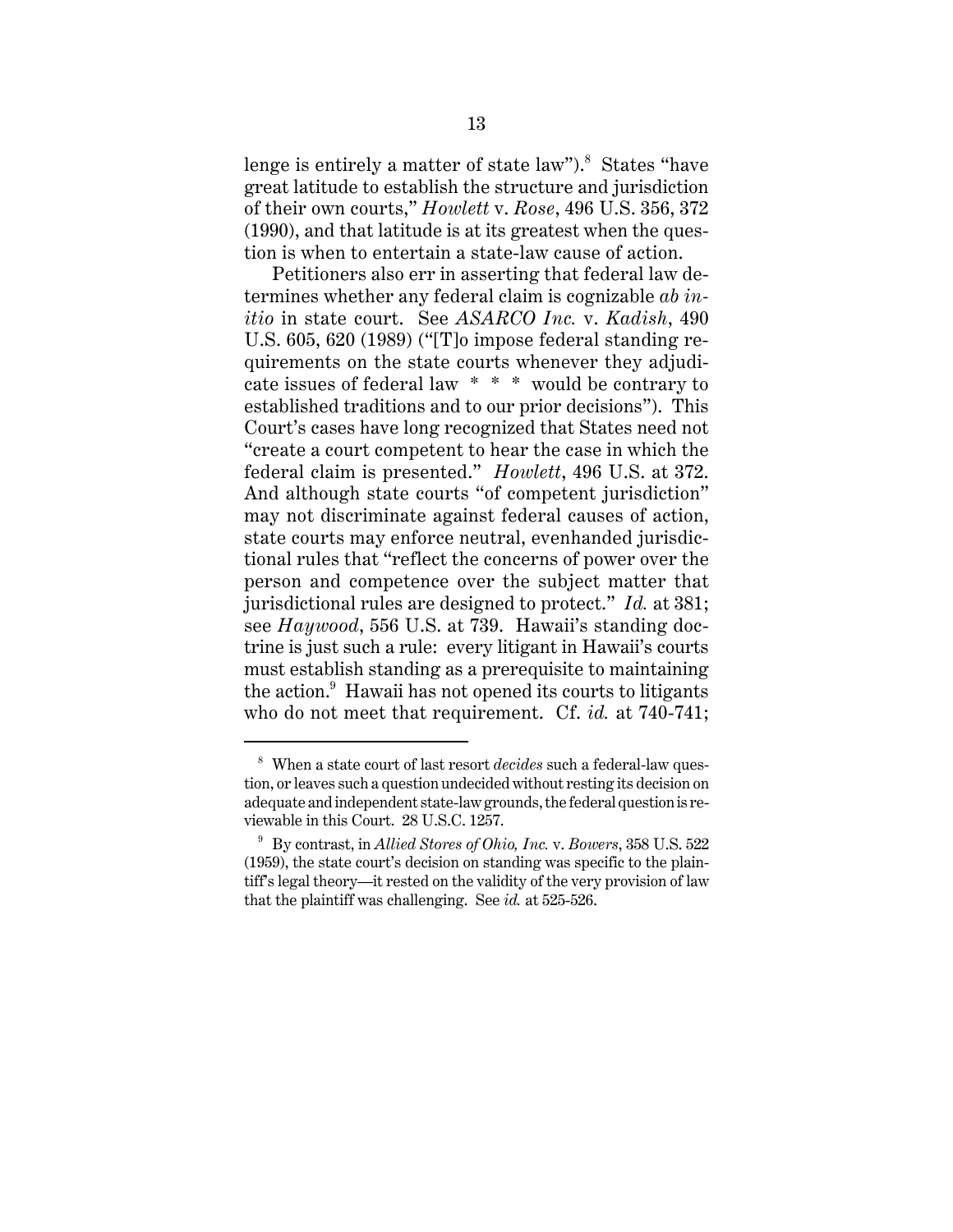*Howlett*, 496 U.S. at 378-379. Petitioners' submission that the federal Constitution requires state courts to adopt a justiciability rule at least as permissive as Article III lacks support in any decision of this Court or in the federalism principles of our constitutional structure.

The cases petitioners cite pertain primarily to a different question: whether this Court may review a decision by a state court of competent jurisdiction to reject a federal claim on mootness grounds. In petitioners' most relevant case, the state trial court had entered a permanent injunction against labor picketing and rejected the defendants' preemption defense; the state appellate court left the permanent injunction in place even as it pronounced the preemption *defense* "moot" and declined to rule on it. The state courts did not question their own jurisdiction (or else they would not have entered the injunction). *Liner* v. *Jafco, Inc.*, 375 U.S. 301, 304-305 (1964). Accord *Tory* v. *Cochran*, 544 U.S. 734, 736 (2005) (challenge to state-court injunction remained justiciable because the injunction remained in force); *ASARCO*, 490 U.S. at 618-619, 623-624 (challenge to state-court declaratory judgment was justiciable because the judgment itself created remediable injury). In these cases, the state courts had rendered an injunction or other judgment that was binding on the parties on the merits. Here, by contrast, the state supreme court vacated the judgment and ordered the state-law cause of action dismissed at the threshold, without prejudice and without resolving any federal question, based on petitioners' lack of standing to invoke the jurisdiction of the state Tax Appeal Court. Nothing in the cases petitioners cite establishes that such a state-law justiciability ruling is not an adequate and independent state ground. And treating the state court's application of its own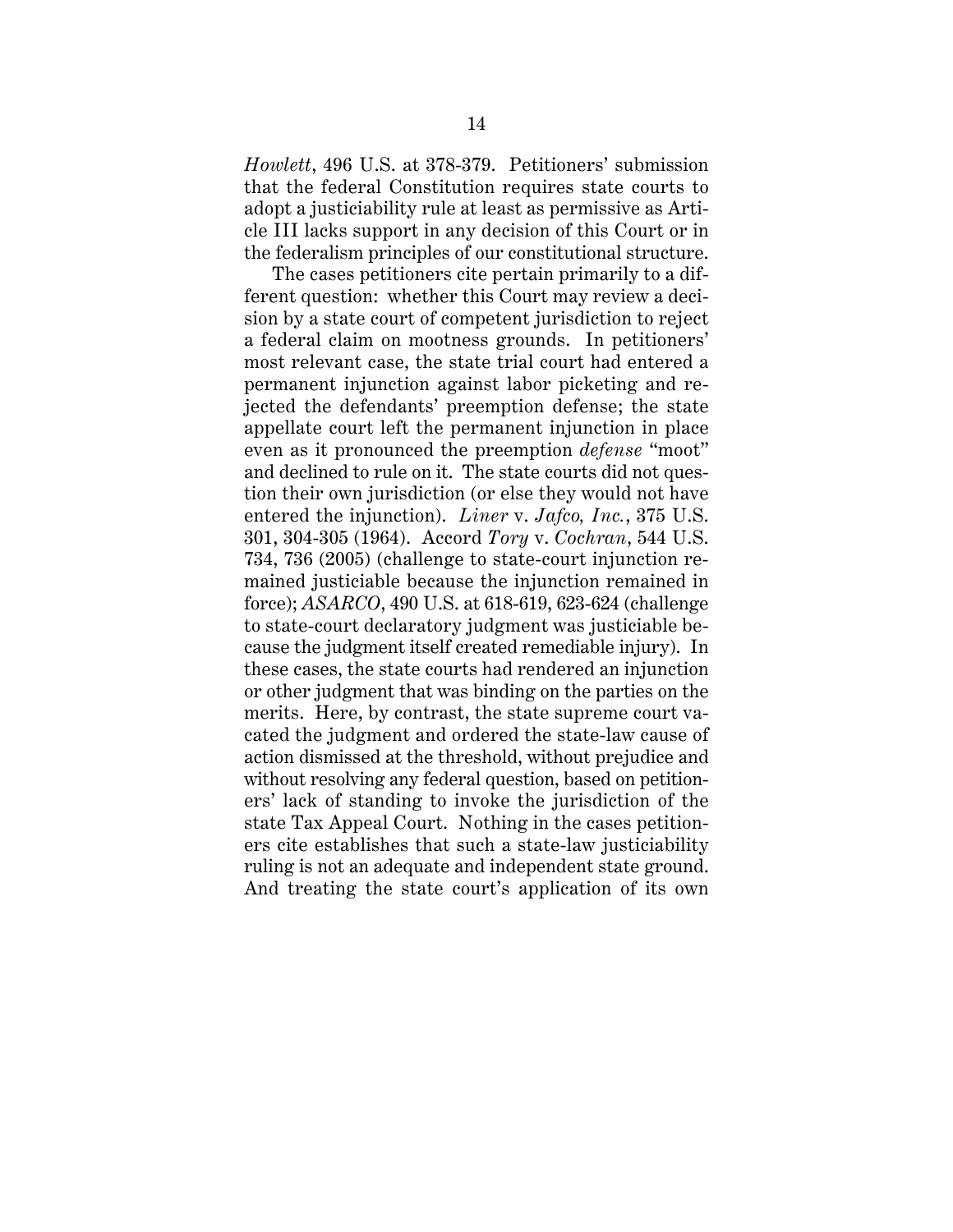justiciability principles as dispositive will not leave unreviewed any state-court judgment that actually resolves a question of federal law.

3. Petitioners contend (Pet. 23-25) that the state-law standing ground is inadequate to support the decision. The Supreme Court of Hawaii, however, explained at some length how its standing ruling conforms to statelaw precedent. See Pet. App. 44a-51a. Moreover, as discussed below, pp. 16-18, *infra*, even under federal law a plaintiff's status as a taxpayer is not enough to confer standing to challenge a tax benefit, unless the only consideration separating the taxpayer from the tax beneficiary is the allegedly invidious classification, which is not the case here. It follows that the *state* courts' application of that standing principle is not so "unsubstantial and illusory," *Lawrence* v. *State Tax Comm'n*, 286 U.S. 276, 282-283 (1932), as to justify this Court's disregarding the decision of a state supreme court as some sort of subterfuge. See *Beard* v. *Kindler*, 130 S. Ct. 612, 618 (2009) ("[I]t would seem particularly strange to disregard state procedural rules that are substantially similar to those to which we give full force in our own courts."). Petitioners' insistence that "under Hawaii law [they] quite clearly *do* have standing" (Pet. 24) is not a basis for this Court to review or set aside the state supreme court's decision that they do not.<sup>10</sup>

 $10$  Petitioners assert (Pet. 24-25) that standing in Hawaii is prudential rather than jurisdictional. Even if that is correct, petitioners are demonstrably incorrect in arguing that a prudential ground cannot bar further review. "[A] discretionary state procedural rule can serve as an adequate ground." *Kindler*, 130 S. Ct. at 618.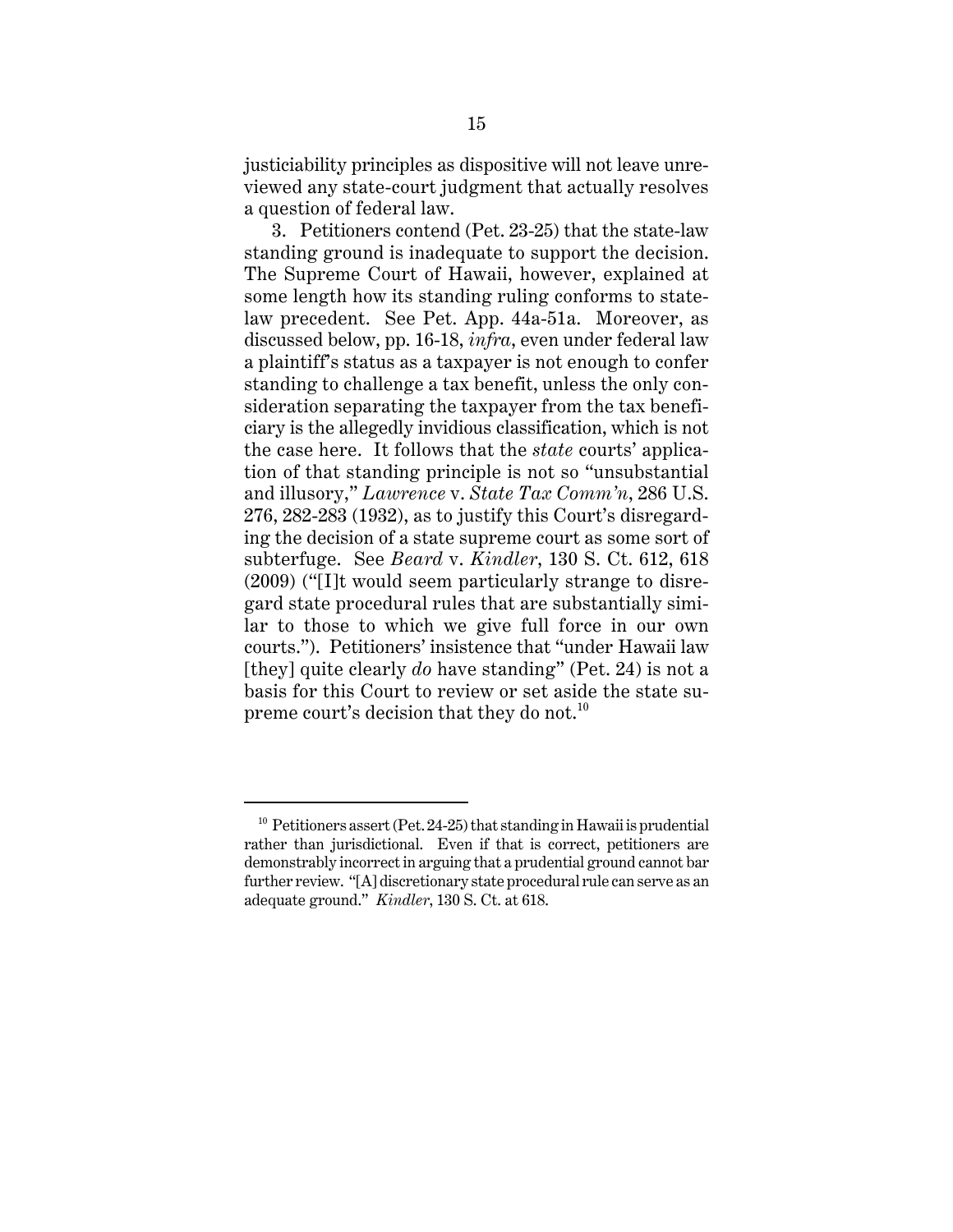#### **B. Petitioners Lack Standing Under Federal Standards**

Even if the Hawaii Supreme Court's decision did not rest on an adequate and independent state ground, petitioners would lack standing under Article III to maintain this action in a federal court, including this Court. And the state supreme court's judgment, dismissing their claims without prejudice for lack of jurisdiction, Pet. App. 56a, does not create standing where none previously existed. See *ASARCO*, 490 U.S. at 623-624; accord *Nike, Inc.* v. *Kasky*, 539 U.S. 654, 662-663 (2003) (Stevens, J., concurring). Petitioners' lack of standing therefore precludes further review.

1. As petitioners originally phrased their claim, Pet. App. 17a-18a, their asserted injury was that because lessees of the Hawaiian home lands are exempt from most municipal real property taxes on the leasehold, "but still receive the benefit of municipal services," petitioners "and all property owners similarly situated in each of those counties each pay proportionately more twice each year to carry [lessees]." *Id.* at 18a. That amounts to a claim of taxpayer standing, and although the state supreme court did not decide whether petitioners could invoke general taxpayer standing under state law (because petitioners had not made such an argument in that court), *id.* at 50a n.32, they plainly could not invoke federal jurisdiction on such a basis. *Daimler-Chrysler Corp.* v. *Cuno*, 547 U.S. 332, 345-346 (2006).

Petitioners now present their claim as one challenging the fact that HHCA lessees (who must be native Hawaiians) receive a tax exemption for which petitioners do not qualify. But petitioners' standing theory is still flawed, because there is no basis for concluding that petitioners would qualify for a tax exemption but for the HHCA eligibility requirement. Petitioners do not even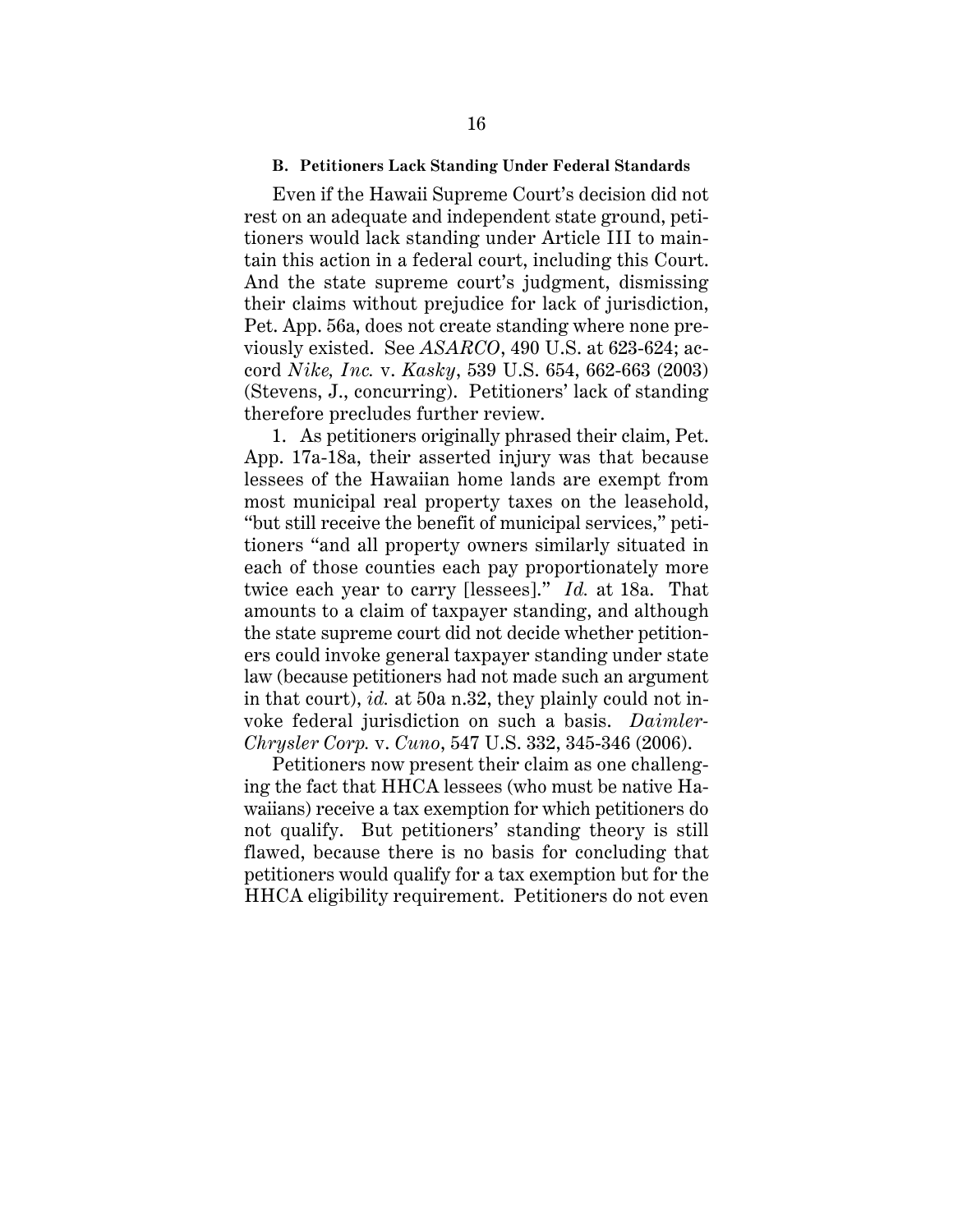claim that they want to lease HHCA home lands. Pet. App. 50a n.31. The Equal Protection Clause is implicated only when those who "appear similarly situated are nevertheless treated differently." *Engquist* v. *Oregon Dep't of Agric.*, 553 U.S. 591, 602 (2008). There is no basis for concluding that petitioners' taxable property is similarly situated to an HHCA tract: petitioners apparently own real property in fee simple, not leaseholds, see Pet. App. 12a, 14a, 17a, and they do not assert that their property is subject to the same rules with respect to use, cultivation, personal inhabitation, and limited alienation as HHCA leaseholds, see pp. 4-5, *supra*. Petitioners have not established that any portion of their tax bills is fairly traceable to the HHCA eligibility criterion that they challenge.

Petitioners emphasize that *if* they wanted to pursue an HHCA leasehold, they would not qualify because they are not native Hawaiians. But standing to challenge the allocation of a governmental benefit depends on actually wanting to obtain that benefit, and to compete for it "on an equal footing." *Northeastern Fla. Chapter of Assoc. Gen. Contractors of Am.* v. *City of Jacksonville*, 508 U.S. 656, 667-668 (1993); see *Warth* v. *Seldin*, 422 U.S. 490, 516 (1975). Petitioners' argument would allow any plaintiff to challenge a contracting setaside without being a contractor, or even an aspiring contractor; it is no answer to say that, *if he were a contractor*, he would be ineligible for the benefit. Hypothetical injury does not confer standing.

At bottom, petitioners' theory appears to be that if respondents were ordered to award HHCA leaseholds without regard to native Hawaiian status, respondents then would begin taxing the leaseholds, and every Hawaii taxpayer would in turn benefit. But that hypothe-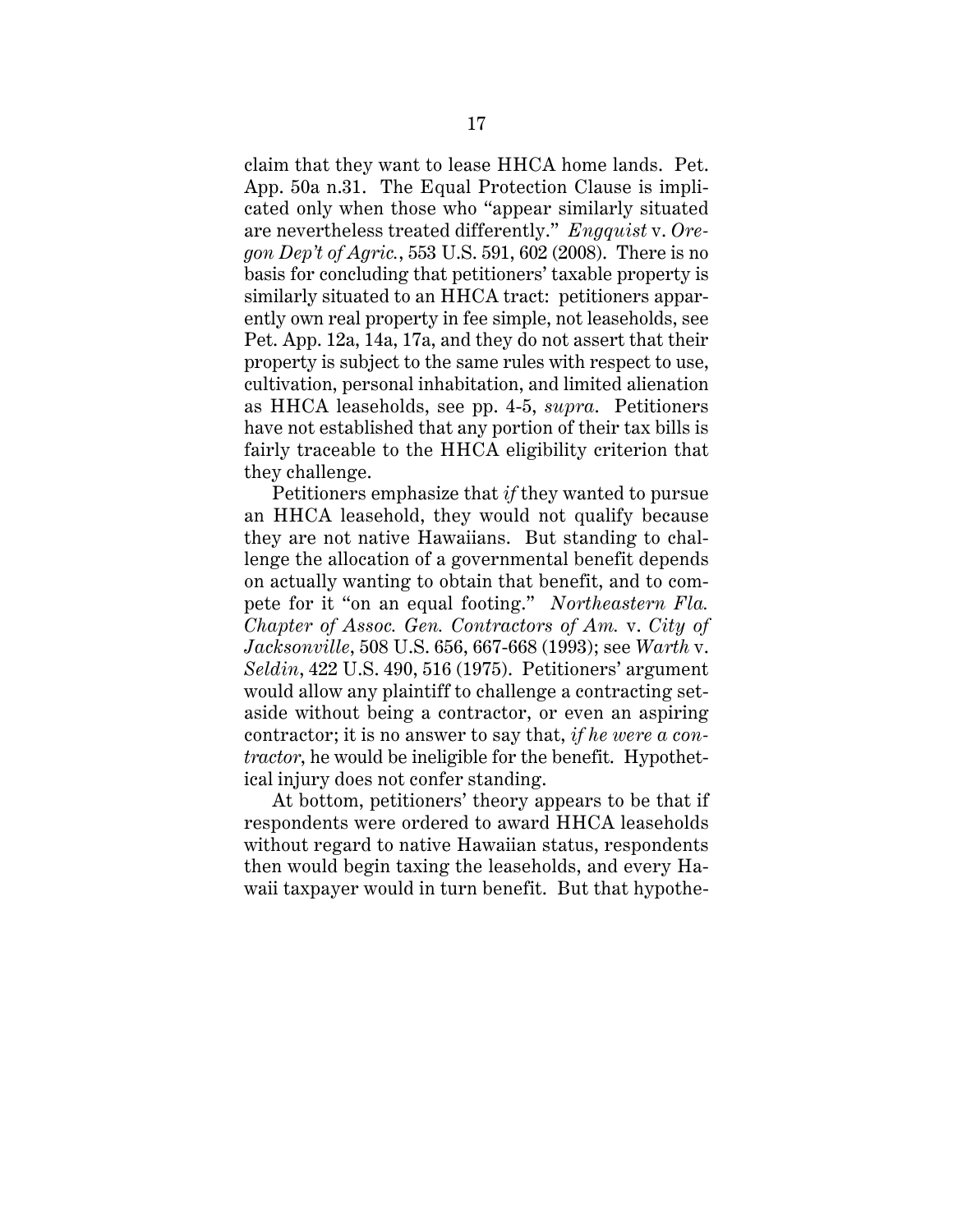sized sequence of events rests on nothing more than speculation that the tax treatment of petitioners' own property might be modified in some way as a result. *Arizona Christian Sch. Tuition Org.* v. *Winn*, 131 S. Ct. 1436, 1443-1444 (2011); *Valley Forge Christian Coll.* v. *Americans United for Separation of Church and State*, 454 U.S. 464, 480 n.17 (1982). To conclude otherwise "would interpose the federal courts as virtually continuing monitors of the wisdom and soundness of state fiscal administration, contrary to the more modest role Article III envisions for federal courts." *DaimlerChrysler*, 547 U.S. at 346 (internal quotation marks and citations omitted).

"The rule against generalized grievances applies with as much force in the equal protection context as in any other." *United States* v. *Hays*, 515 U.S. 737, 743 (1995). Quite aside from rendering petitioners' claims nonjusticiable in state court as a matter of state law, that rule bars petitioners' challenge in this Court to the tax exemption unless and until they can show that, if eligibility were not limited to native Hawaiians, they could qualify for an equivalent tax exemption (for example, by expressing interest in applying for a homestead lease).

## **C. The Merits Of Petitioners' Equal-Protection Claim Are Not Properly Presented And, In Any Event, Do Not Warrant This Court's Review At This Time**

Petitioners contend that this Court should take up the foregoing questions of standing and judicial federalism not because those questions warrant review in their own right, but because *if* those questions were resolved in petitioners' favor, petitioners might then be able to have this Court decide the merits questions that the state supreme court did not reach. Pet. i, 10-20. Even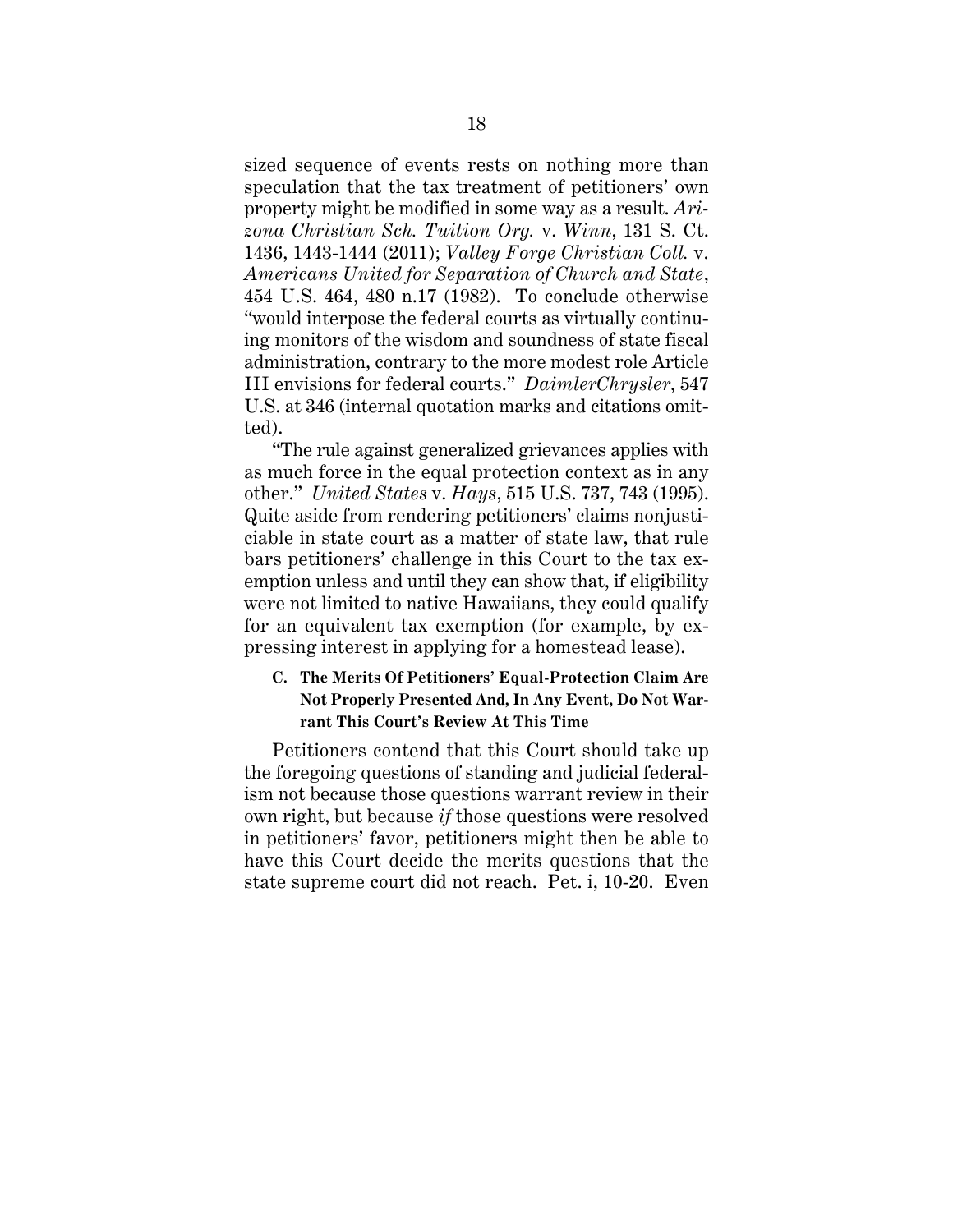if the merits questions were properly presented here, they would not warrant this Court's review at this time.

1. Petitioners repeatedly suggest (Pet. 2, 10-11, 18, 20, 28) that if this case is justiciable, a decision on the merits would require only a straightforward application of this Court's holding in *Rice* v. *Cayetano*, 528 U.S. 495 (2000). But petitioners seek a decision far beyond the compass of anything resolved in *Rice.* Indeed, this Court in *Rice* cautioned that the constitutional status of native Hawaiians as an indigenous people raises "questions of considerable moment and difficulty," and the Court was able to "stay far off that difficult terrain" by confining its holding to the Fifteenth Amendment context presented in that case. *Id.* at 518-519.

*Rice* was a case under the Fifteenth Amendment about the right to vote in state elections for state officials. See 528 U.S. at 520, 522. The Court held that the Fifteenth Amendment forbade racial classifications in voting in such elections. The Court did not decide, as petitioners would have it (Pet. 10-11), that classifications that benefit native Hawaiians necessarily trigger strict scrutiny under the Equal Protection Clause. Indeed, the Court in *Rice* never referred to strict scrutiny at all. Rather, the Court expressly recognized that federal programs for the benefit of Indians do not violate equalprotection principles, 528 U.S. at 519-520, and it reserved the question whether Congress has "authority \* \* \* to treat Hawaiians or native Hawaiians as tribes." *Id.* at 519. It is that difficult question that petitioners ask this Court to take up—and to do so in the first instance, without a decision by the court below, and (concededly, see Pet. 18-19) without conflicting decisions by any other appellate courts suggesting that a resolution by this Court might be needed.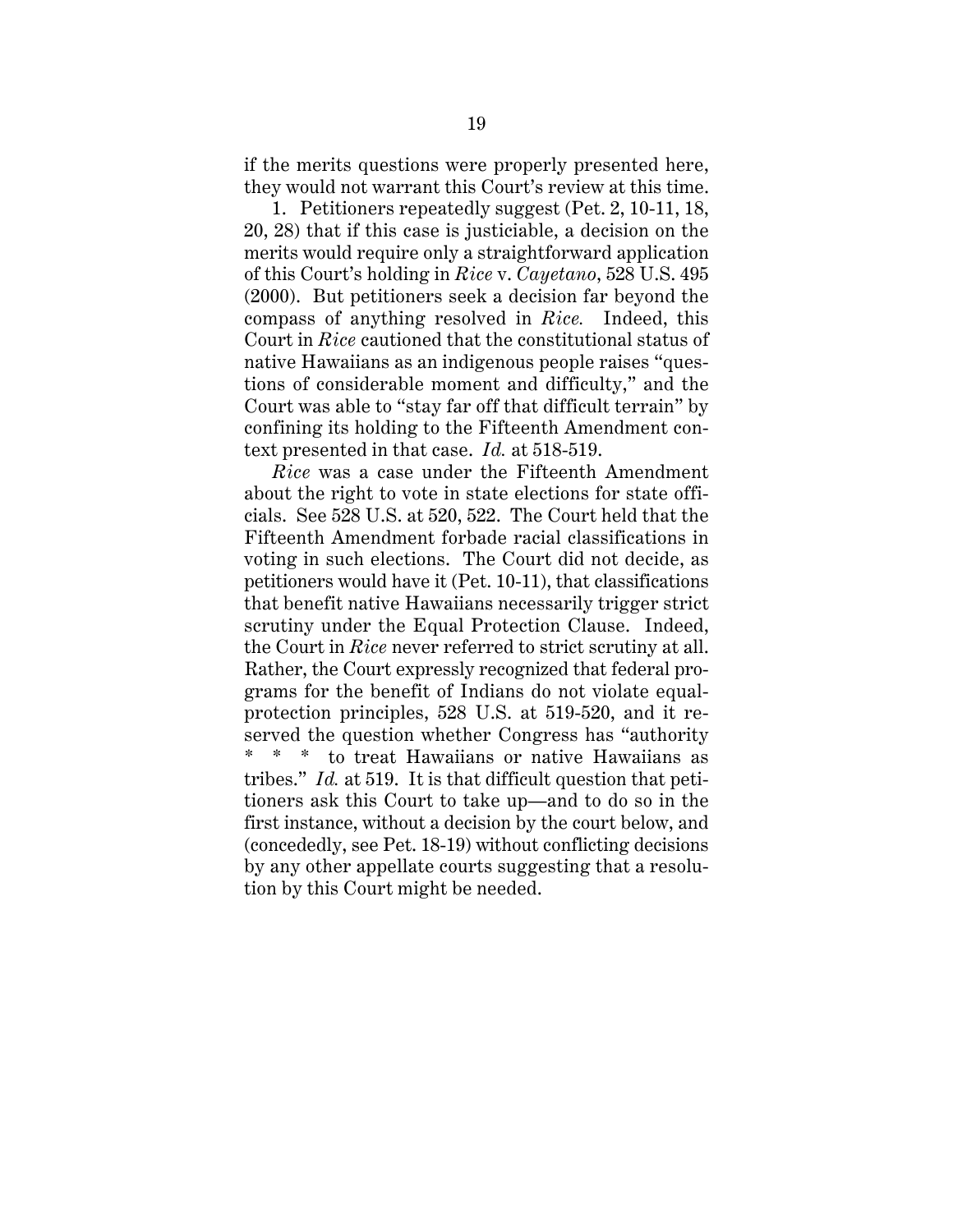Petitioners present no reason for this Court to take such an extraordinary step. The HHCA has been on the books for more than 90 years. Anyone with a genuine interest in participating in the leasehold program may bring an action, in either a federal district court or a Hawaii court of general jurisdiction, to challenge his exclusion as resting on an impermissible racial classification. See, *e.g.*, Pet. App. 49a (petitioners could have established standing by showing that they are "interest[ed] in participating in the homestead lease program"). The Tax Injunction Act, 28 U.S.C. 1341, is no bar to such an action by a plaintiff with standing.

Petitioners contend (Pet. 19-20) that, at a broader level of generality, this case is important because it presents the question whether all legislation to benefit Native Hawaiians is subject to strict scrutiny. That is no reason to overlook the unsuitable posture of this case: a number of such programs are on the books, and plaintiffs with standing are able to challenge them if they choose. Cf., *e.g.*, *American Fed'n of Gov't Employees* v. *United States*, 330 F.3d 513, 517 (D.C. Cir.) (equalprotection challenge to a contracting exception for the benefit of Native American-owned companies, later expanded to include Native Hawaiian-owned companies), cert. denied, 540 U.S. 1088 (2003).<sup>11</sup>

Moreover, recent and ongoing legal developments further counsel against reviewing the merits at this time, especially without the benefit of a developed record. While this litigation was pending, the State of Hawaii enacted legislation that provides a process for the

 $11$  As the government has previously explained, Congress has the authority, invoking its constitutional authority to legislate for the benefit of Indian tribes, to establish special programs for the benefit of native Hawaiians. U.S. Amicus Br. at 16-26, *Rice*, *supra* (No. 98-818).